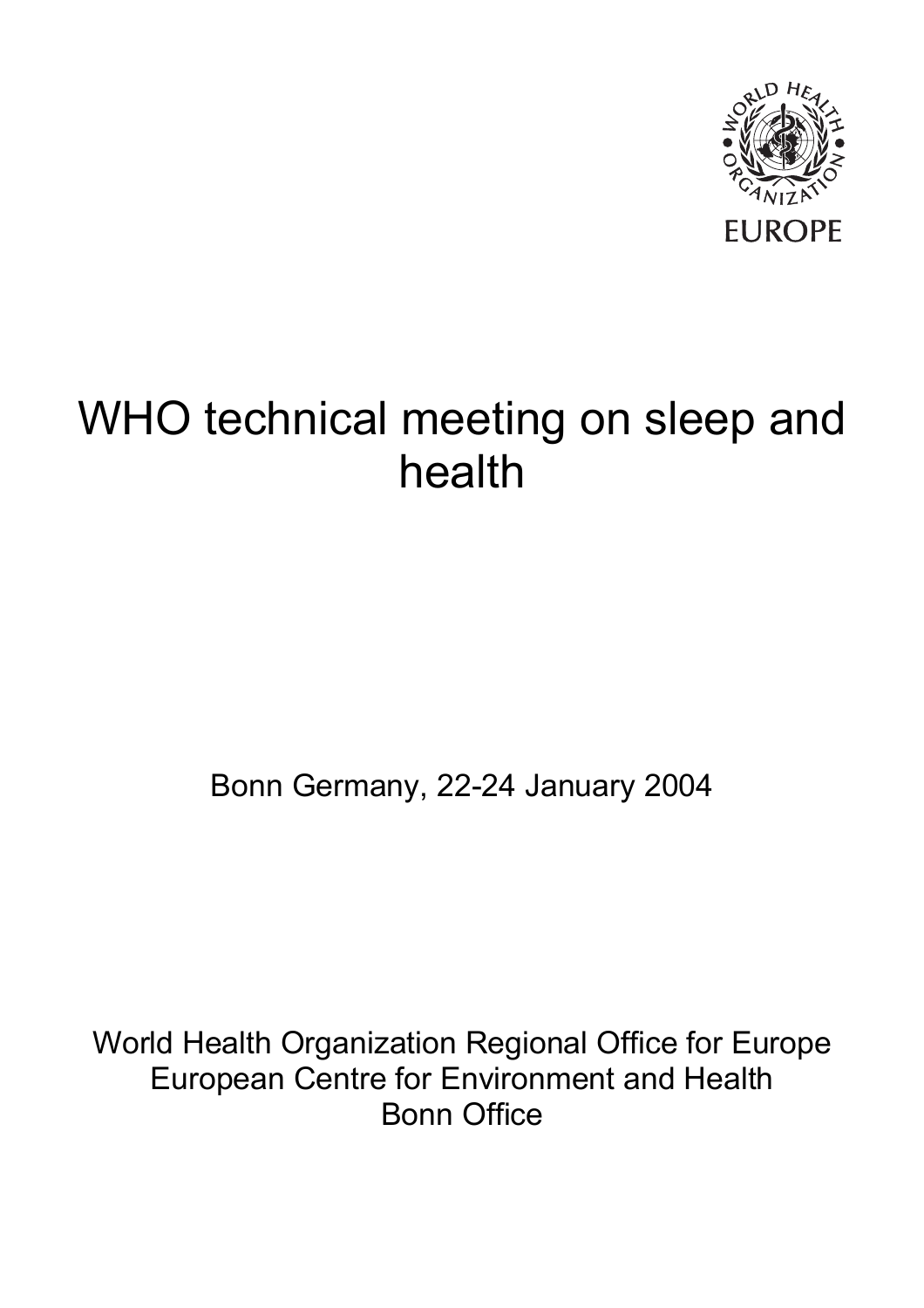#### **ABSTRACT**

Twenty-one world experts on sleep medicine and epidemiologists met to review the effects on health of disturbed sleep. Invited experts reviewed the state of the art in sleep parameters, sleep medicine and, long-term effects on health of disturbed sleep in order to define a position on the secondary and longterm effects of noise on sleep for adults, children and other risk groups. This report gives definitions of normal sleep, of indicators of disturbance (arousals, awakenings, sleep deficiency and fragmentation); it describes the main sleep pathologies and disorders and recommends that when evaluating the health impact of chronic long-term sleep disturbance caused by noise exposure, a useful model is the health impact of chronic insomnia.

#### **Keywords**

SLEEP ENVIRONMENTAL HEALTH NOISE

|                     | Address requests about publications of the WHO Regional Office to: |
|---------------------|--------------------------------------------------------------------|
| $\bullet$ by e-mail | publication requests@euro.who.int (for copies of publications)     |
|                     | permissions@euro.who.int (for permission to reproduce them)        |
|                     | pubrights@euro.who.int (for permission to translate them)          |
| $\bullet$ by post   | <b>Publications</b>                                                |
|                     | WHO Regional Office for Europe                                     |
|                     | Scherfigsvej 8                                                     |
|                     | DK-2100 Copenhagen Ø, Denmark                                      |

#### **© World Health Organization 2004**

All rights reserved. The Regional Office for Europe of the World Health Organization welcomes requests for permission to reproduce or translate its publications, in part or in full.

The designations employed and the presentation of the material in this publication do not imply the expression of any opinion whatsoever on the part of the World Health Organization concerning the legal status of any country, territory, city or area or of its authorities, or concerning the delimitation of its frontiers or boundaries. Where the designation "country or area" appears in the headings of tables, it covers countries, territories, cities, or areas. Dotted lines on maps represent approximate border lines for which there may not yet be full agreement.

The mention of specific companies or of certain manufacturers' products does not imply that they are endorsed or recommended by the World Health Organization in preference to others of a similar nature that are not mentioned. Errors and omissions excepted, the names of proprietary products are distinguished by initial capital letters.

The World Health Organization does not warrant that the information contained in this publication is complete and correct and shall not be liable for any damages incurred as a result of its use. The views expressed by authors or editors do not necessarily represent the decisions or the stated policy of the World Health Organization.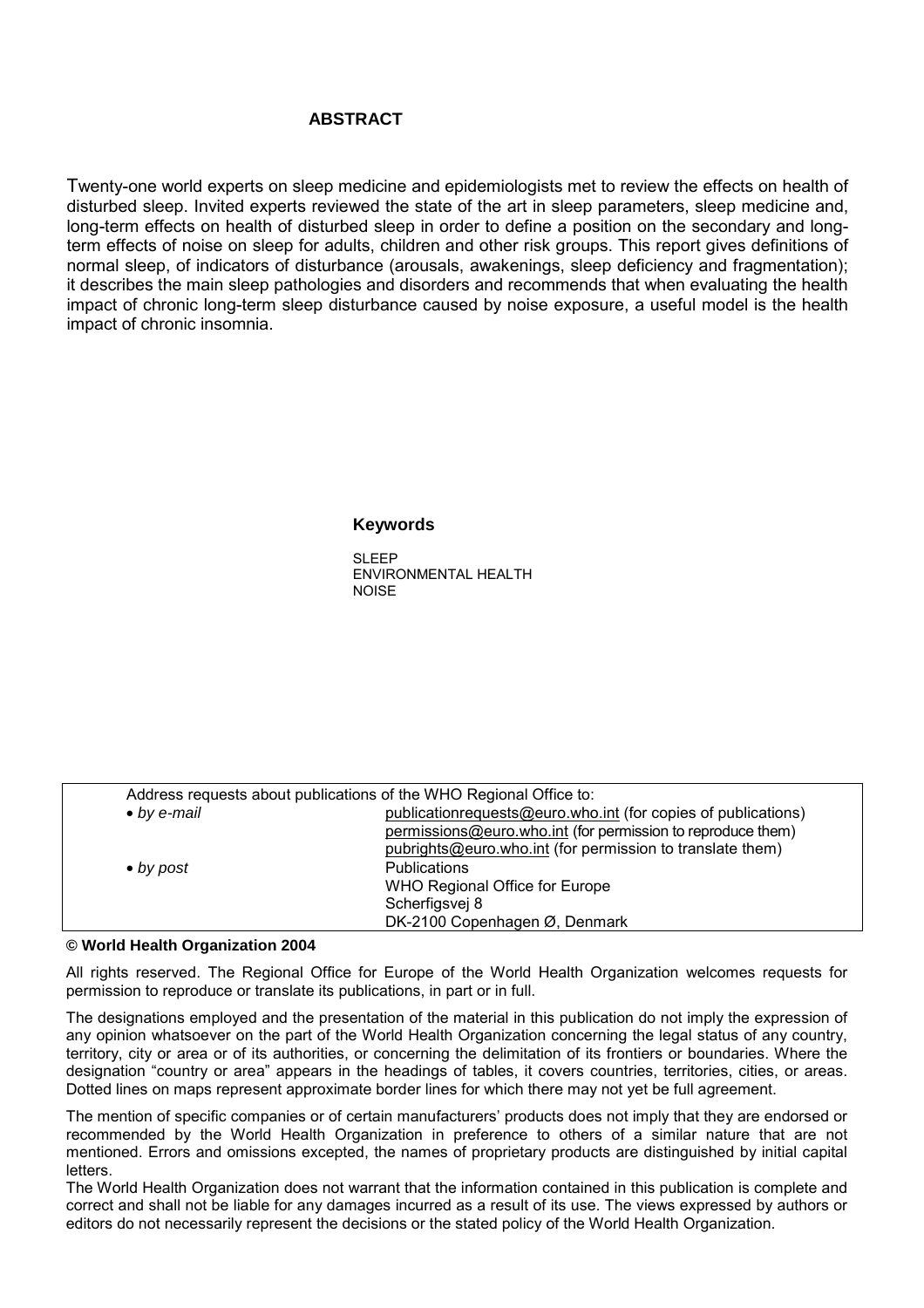## TABLE OF CONTENTS

| Adult's sleep physiology, sleep quality and indicators of disturbed sleep. Short-term                                                                                      |
|----------------------------------------------------------------------------------------------------------------------------------------------------------------------------|
| Sleep characteristics and sleep deprivation in infants, children and adolescents -                                                                                         |
| Sleep disorders in adults; biological mechanisms through which sleep disorders<br>affect the health of adults. Identification of environmental factors leading to clinical |
| Sleep disorders in children, mechanisms through which sleep disorders affect the                                                                                           |
| Medium and long term effects of sleep disturbance (by disorders and/or by                                                                                                  |
| Medium and long term effects of disturbed sleep on the health of children - Oliviero                                                                                       |
| Sleep - gender, age, stress, work hours, Torbjörn Åkerstedt156                                                                                                             |
|                                                                                                                                                                            |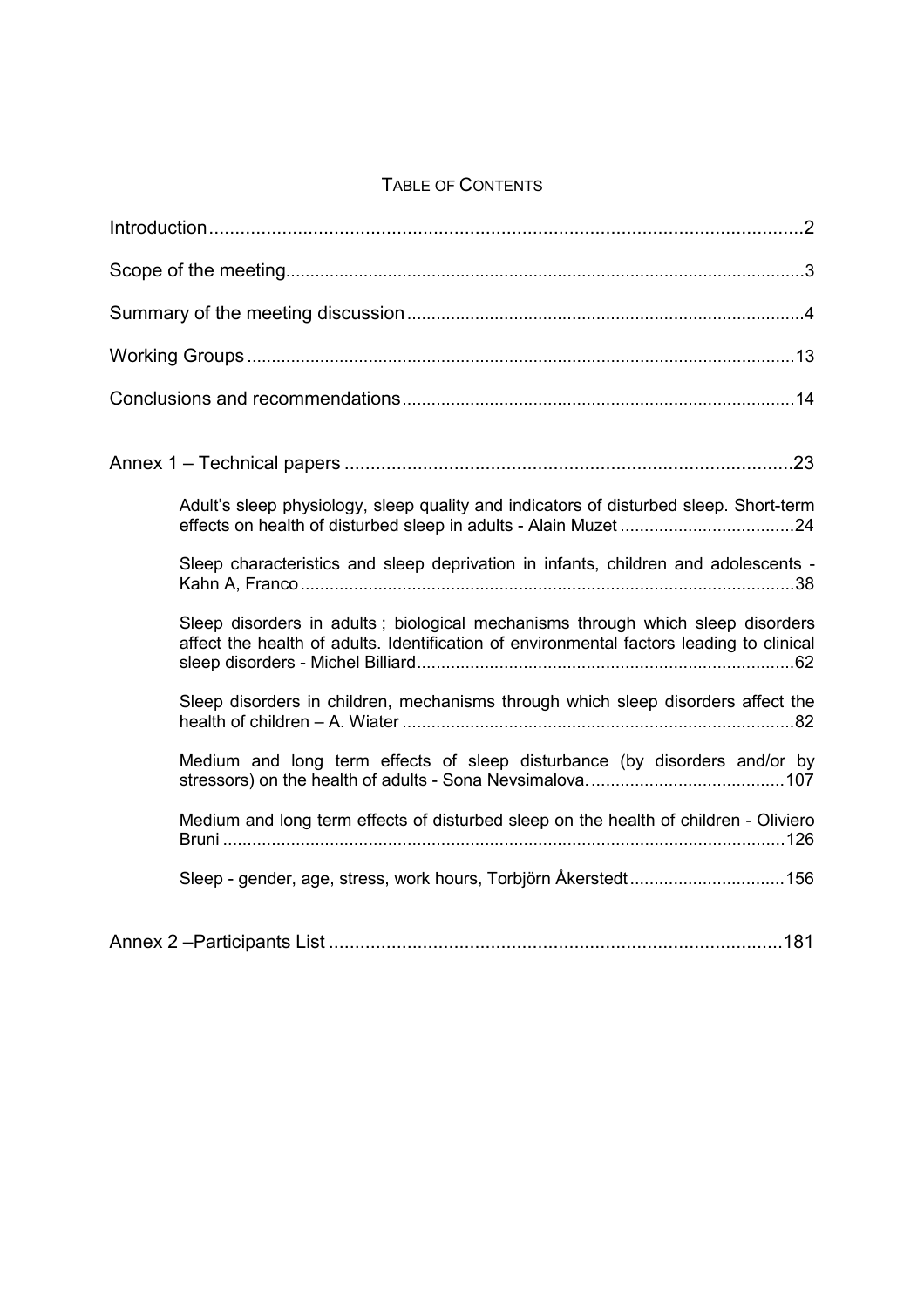## <span id="page-3-0"></span>**Introduction**

We spend almost a third of our life sleeping. Good quality sleep is essential for good health and well-being. However, lifestyle and environmental factors are increasingly causing difficulties in sleeping. Sleep disturbance is frequently considered the most serious consequence of environmental noise.

The WHO European Centre for Environment and Health expanded its work on sleep disturbance (focusing on the health consequences of poor sleep as well as on noise disturbance itself) in order to define a position on the secondary and long-term effects of noise on sleep for adults, children and other risk groups. 21 international specialists on sleep, including psychiatrists and psychologists, gathered in Bonn from 22 to 24 January 2004.

This document describes the meeting discussion and presents the conclusions and recommendations. Dr Christopher Drake reviewed the conclusions and recommendations.

#### **A note on sleep**

Sleep is a basic human need and is essential for good health, good quality of life and performing well during the day. Several indicators can be used to describe sleep disturbance or sleep disorders. These indicators are:

- 1) Sleep latency
- 2) Number and duration of nocturnal awakenings;
- 3) The total sleep time
- 4) Modifications in amount and proper rhythms of particular sleep stages such as slow wave sleep (SWS, or stages 3 and 4);
- 5) Rapid Eye Movement sleep (REM sleep), together with modifications in the autonomic functions (heart rate, blood pressure, vasoconstriction and respiratory rate);
- 6) Repetitive nights of sleep disruption among one week or one month.

Self-reported sleep can also be used as an indicator: it is considered the least reliable objectively but perceived as the most important by the individual.

#### **Health effects of not sleeping**

The main effects of sleep deprivation include **physical effects** (sleepiness, fatigue, hypertension) **cognitive impairment** (deterioration of performance, attention and motivation; diminishment of mental concentration and intellectual capacity and increase of the likelihood of accidents at work and during driving) and **mental health complications**. Inadequate rest impairs the ability to think, to handle stress, to maintain a healthy immune system, and to moderate emotions. Maintained total sleep deprivation is fatal in some animal species.

The day after a night of abnormal or poor sleep is, whatever the cause, a disturbed day. People can fall asleep at work, at school or when driving; feel tired; have concentration and vigilance detriments; have memory blanks; irritability; frustration; and have a higher probability of accidents or injury (WHO, 1998).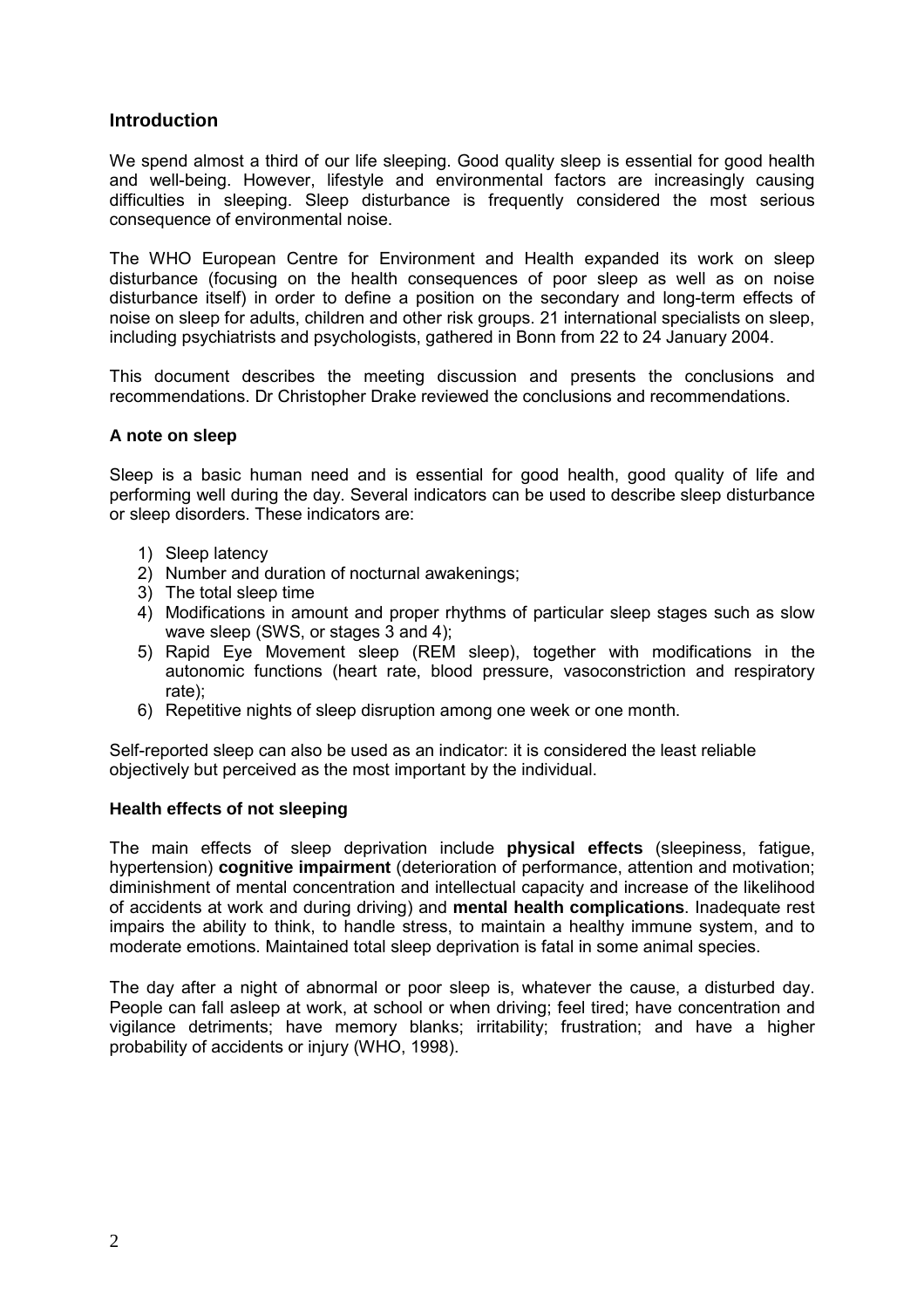## <span id="page-4-0"></span>**Scope of the meeting**

The main purpose of this meeting was to identify the current links between sleep disturbance (under all its modalities) and health status of adults, children and risk groups (shift workers, elderly, insomniacs), both on a long term and short term basis.

The following figure illustrates the reasoning and logic behind the meeting preparation and the starting point for the writing of the meeting background papers.





Main themes for the technical papers of the meeting  $\frac{1}{2}$  Results

**(1)** - Most unknown ; **(2)** - Little known ; **(3)** Important body of knowledge ; **(4)** Important body of knowledge ; **(5)** Important body of knowledge

With three groups of population in mind (adults, children and specific risk groups) the meeting reviewed: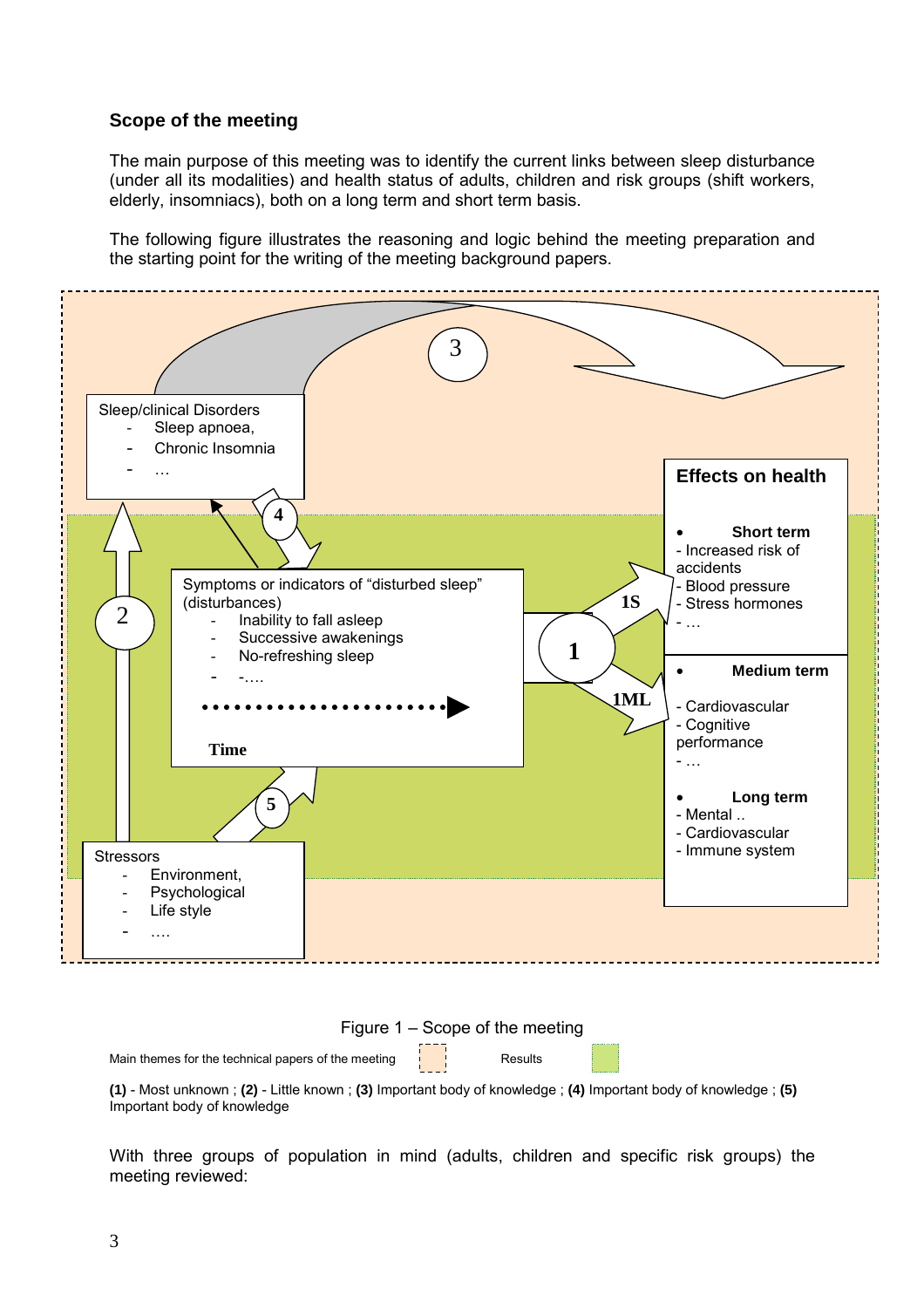<span id="page-5-0"></span>1.Sleep physiology: what is a "normal" sleep? What are the various types of sleep disturbances? What kind of indicators are used to describe each of these types of disturbances? (Awakenings, arousals, body movements, changes of sleep stages, cortisol secretion etc.);

2. Are there specific sleep disturbances that are of special relevance for some "risk groups", and why? (This will cover children, elderly, shift workers, etc.).

3. The various health end points than can be linked to sleep disturbances.

#### **Summary of the meeting discussion**

Dr G. Klein welcomed the participants on behalf of Dr. M. Danzon, Regional Director of the WHO Regional Office for Europe. He introduced the WHO Regional Office for Europe and the work on noise and health and provided some key figures for noise and sleep in Germany.

Mr. Bonnefoy explained the background and the goals of the meeting and how it escapes the traditional work of the WHO noise and health unit and how the results will be used for the unit's future actions.

Mrs. C. Rodrigues presented the meeting objectives and provided some methodological guidance in order to optimize the work during the meeting.

In summary, the group was challenged to provide a definition of a normal sleep, of arousals and their significance, sleep deficiency, sleep fragmentation, and, awakenings, using scientifically based and accepted evidence and to answer some central questions:

- Can we use the knowledge gained in evaluating the impact on health of a sleep pathology to assess the impact on health of sleep disturbed by noise? If yes which pathology would be best suited and what would be the limits to such an assumption? This would help to translate the knowledge gained by clinicians to support advice to Member States on their noise and health policies.
- Can we list and describe the causes of sleep disturbances, the sleep changes and the health effects (figure 2) having for each arrow the evidence, the gaps in knowledge, public health significance and the consideration of confounding factors?



**Existence of evidence and/or a causal link (ref.) Relative risk? Dose/effect relationship**?

Figure 2 – Illustration of some points proposed for discussion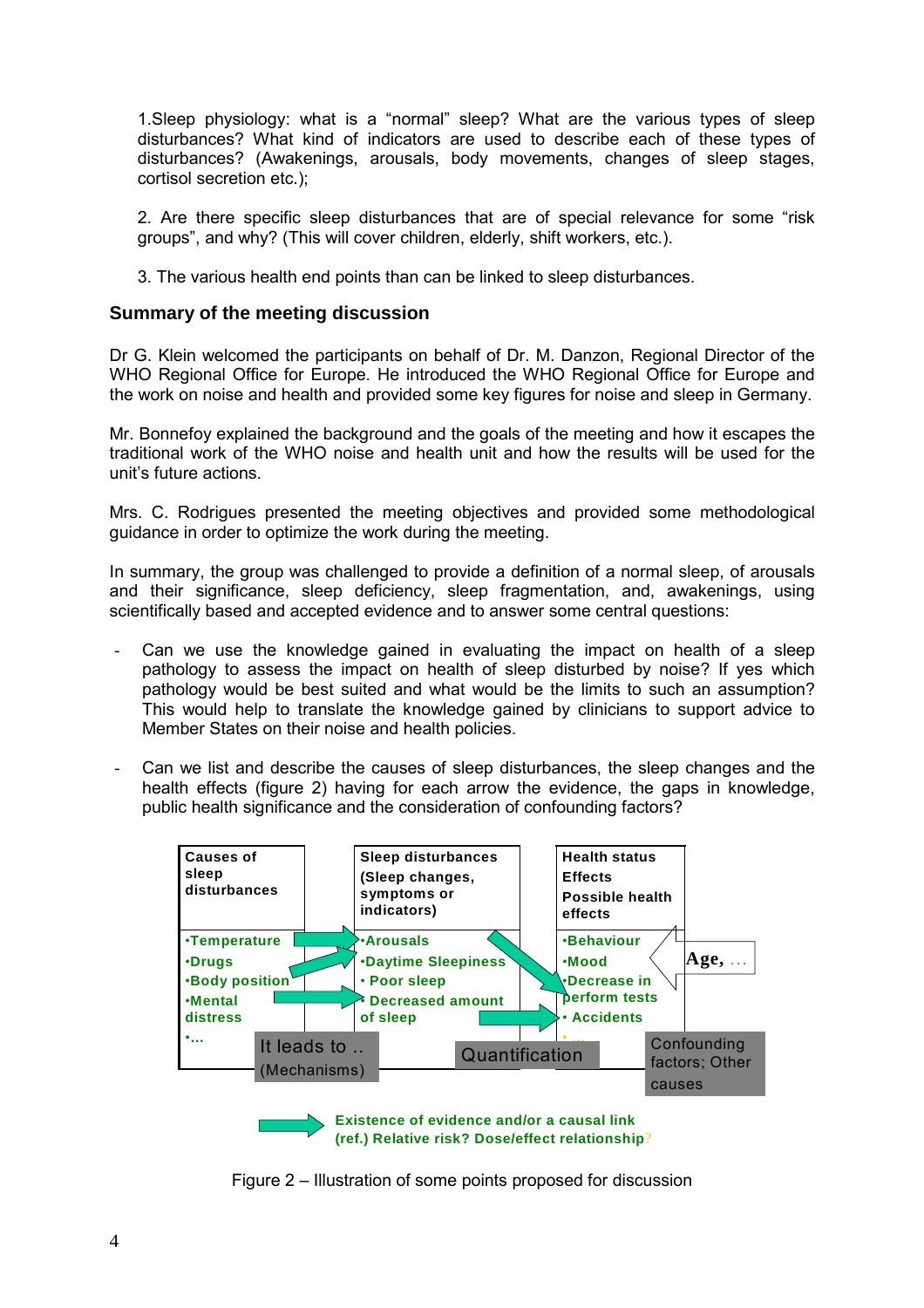The invited experts presented seven papers, followed by a short discussion within the whole group. More detailed in-depth discussions about these presentations took place during working groups on adults and children.

The seven papers are attached as annex 2. They were dealing with the following topics :

1. Adult's sleep physiology; sleep quality and indicators of disturbed sleep. Main causes of sleep disturbances on adults - Alain Muzet

2. Sleep characteristics and sleep deprivation in infants, children and adolescents - André Kahn

3. Sleep disorders in adults; biological mechanisms through which sleep disorders affect the health of adults. Identification of environmental factors leading to clinical sleep disorders - Michel M. Billiard

4. Sleep disorders in children, mechanisms through which sleep disorders affect the health of children - Alfred Wiater

5. Medium and long term effects of sleep disturbance (by disorders and/or by stressors) on the health of adults - Sonja Nevsimalova

6. Medium and long term effects of disturbed sleep on the health of children - Oliviero Bruni

7. Sleep - gender, age, stress, work hours - Torbjörn Åkerstedt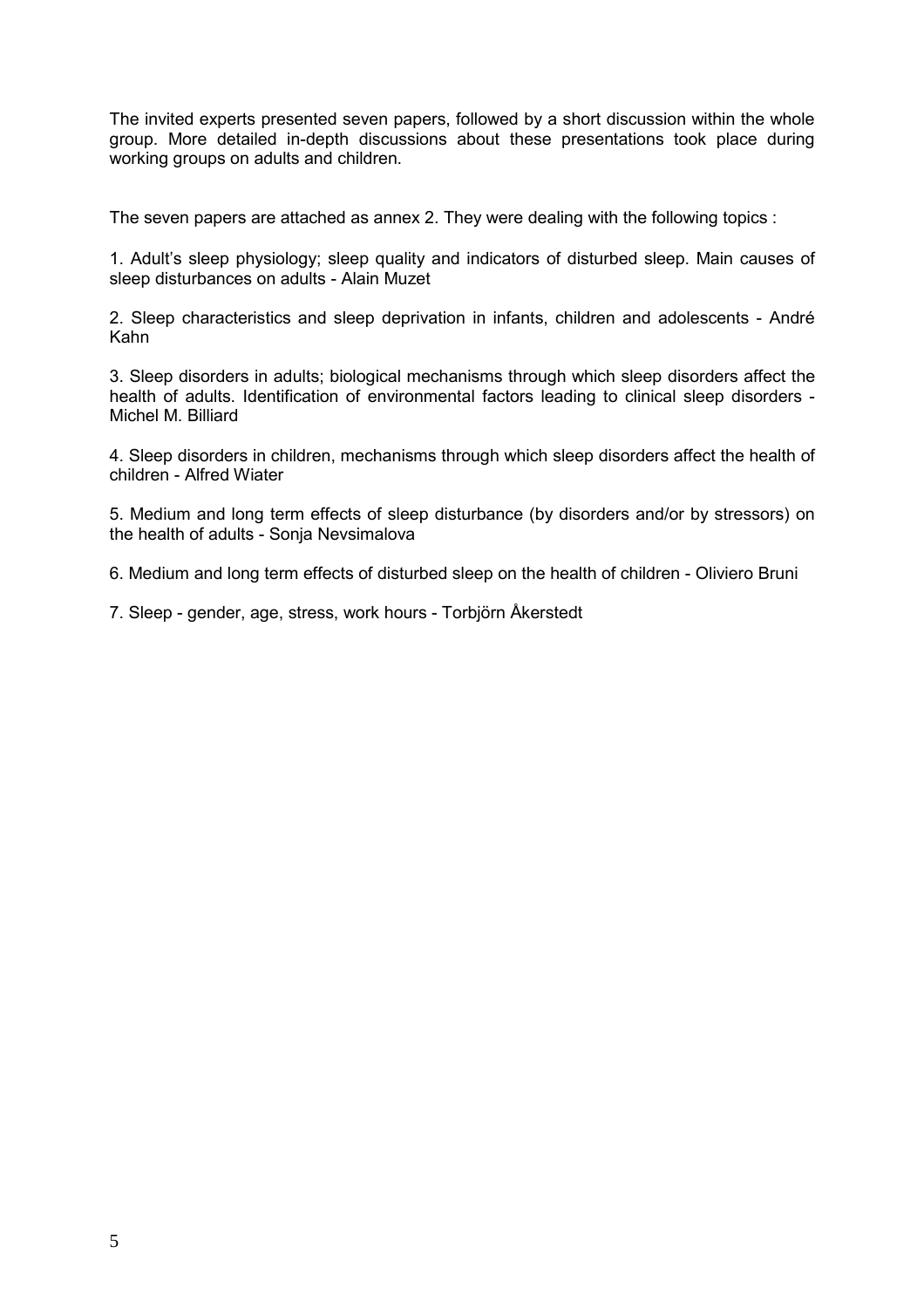#### **"Adult's sleep physiology; sleep quality and indicators of disturbed sleep. Main causes of sleep disturbances on adults led by Prof. Alain Muzet**

In order to answer questions about the effects of sleep disturbances on health an agreement on definitions of sleep patterns and different types of sleep disturbances is essential. The paper dealt with "normal" sleep physiology, the factors that could interfere with the physiologic processes and the immediate effects observed when sleep is disturbed.

The author suggested that very little is known on why we sleep, a little more is known on how we sleep. He then introduced what could be understood as a "normal" sleep.

To some degree, sleep disturbance may be quantified by EEG measures, autonomic variables, motor and hormonal responses. The normality of sleep can be influenced by stages of sleep, individual factors, and context factors. We can measure it in adults with **subjective** complaints (poor sleep quality, daytime fatigue, changes in mood, ..) and **behavioural** changes the next day (daytime drowsiness, performance decrement, drug consumption, …).

There is no habituation of the cardiovascular responses to noise. Each noise stress on the human body is associated with a cardiovascular response that is composed of a vasoconstriction of peripheral circulatory system and an increase of blood pressure even if the sleep itself is not affected.

The questions raised at this session were used as the basis for defining the working groups' terms of reference. The main points are the following:

- Sleep should be defined according to age and gender;

- Attention has to be paid to pharmacological effects;(related to sleeping drugs). There are a number of factors that influence sleep quality and quantity;

- Arousals and interactions with sleep stages seem to be important,

- Sleep stages are important. What the brain is performing during the different sleep phases when it gets interrupted is important!

- Not only awakenings are important! Autonomic responses/repeated cardio vascular responses have no habituation to noise.

- The REM sleep has a tissue-repairing function, both macrostructure of sleep and microstructure (cortical arousals, sub cortical arousals) are important.

- The cardiovascular responses are independent from sleep disturbance! A person may sleep with a relatively high noise level, nevertheless he/she continues to have autonomic responses. Similarly what happens at the level of the heart does not affect the sleep. Cortical responses are always related with cardio vascular responses.

- During sleep the cortex is switched off.

- For decision makers it is important to provide guidelines and references easy to transfer to legislation.

- How to evaluate sleep quality and sleep quantity? Is sleep satisfaction a good measurement?

- Is sleep a fragile state or is it because of the sleep function that we are more fragile?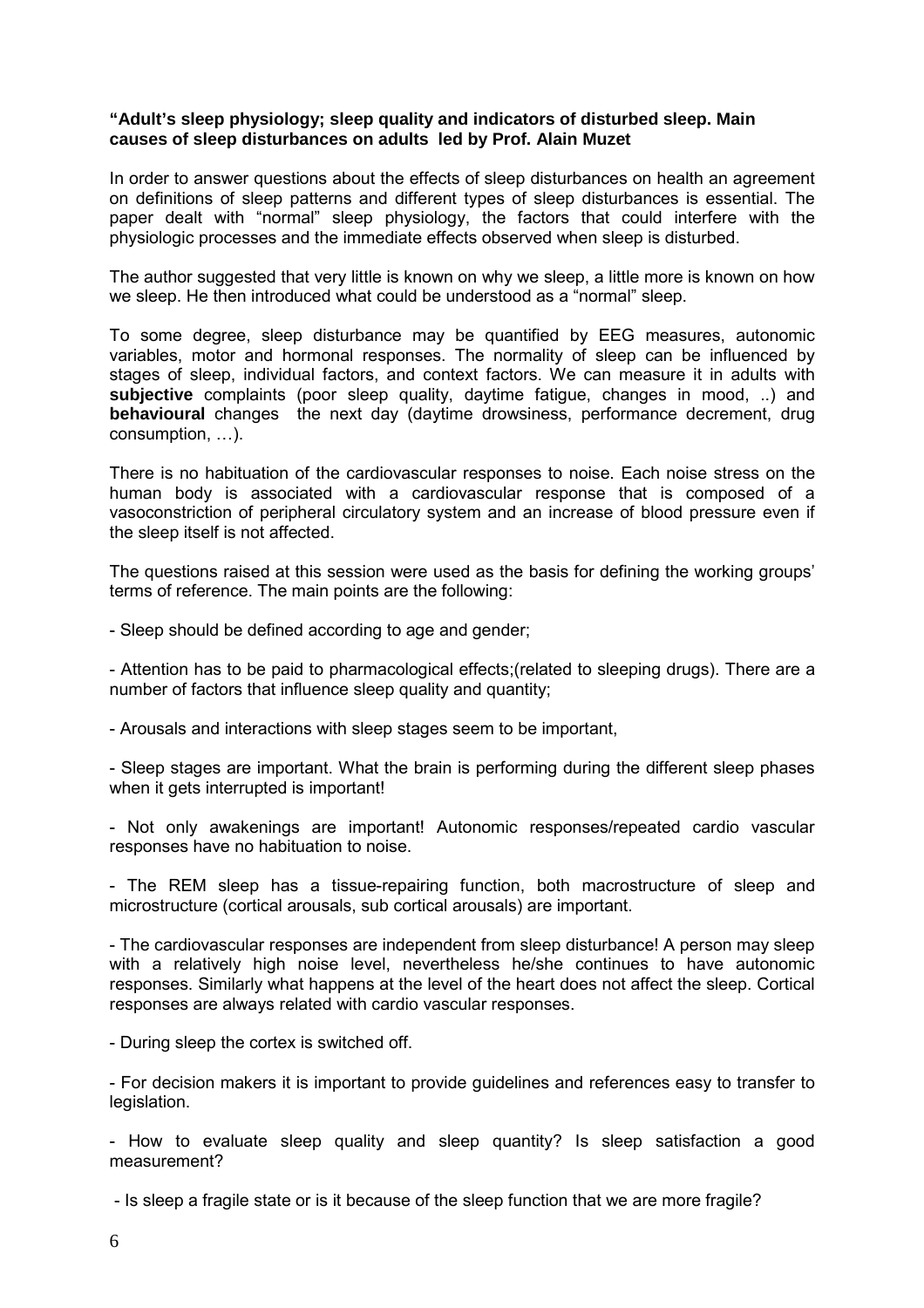Most of these questions were answered in the working groups.

#### **Sleep characteristics and sleep deprivation in infants, children and adolescents – led by Prof André Kahn.**

A normal childhood is crucial to a healthy adult life. Children's sleep patterns are very different from adults, deserving therefore special attention. The existing knowledge of health effects of sleep disturbance on children is not very large.

Prof André Kahn provided a review of a child's "normal" sleep, the factors that have an influence on it and the immediate effects observed when their sleep is disturbed. Sleep recording techniques, normal sleep characteristics, and some of the effects of sleep deprivation in children were described. The presentation focused then on normal sleep characteristics for foetuses, infants, children and adolescents, the short-term effects of sleep deprivation and on the effects of repeated sleep deprivation /co-morbidity.

Short-term effects of sleep deprivation in school-age children appear to be manifested by daytime fatigue only; medium-term effects have been associated with daytime sleepiness and behaviour problems. Attention-deficit/hyperactivity disorder has been suggested as a possible consequence of non-sleep among children. On the medical level the body of evidence is still poor.

Effects of repeated sleep deprivation in infants, children and adolescents are multifactorial and complex, but repeated or chronic sleep disruption in children could be pervasive, affecting the children's physical, mood and cognitive well being. Changes in sleep quantity and quality together with autonomic reactions are seen during exposure to ambient stressors during sleep, reflecting modifications within the brain of the sleeping child. It remains, however, to be determined what long-term effects pervasive ambient stressors have on the child's cognitive, mood and physical development.

One might predict that the effects of sleep deprivation on the child's sleep and health depend upon the stressor responsible for the deprivation or fragmentation of sleep, temporal aspects of the stressor, genetic predisposition, psychological responses to the stressor, and the nature as well as the duration of the evaluation.

All research on sleep and health in children needs to follow very strict ethical rules. This explains partly the lack of knowledge observed in some areas.

Important points raised at the discussion:

- The definition of the "normal child sleep" parameters is extremely important, they should be listed before starting to identify a disturbed sleep in order to be able at a further stage to identify its consequences.

- Repeated sleep deprivation or insomnia were discussed in detail. A child cannot accurately report about his/her sleep, so it is difficult to define sleep efficiency and to base further findings on this evaluation technique.

- Special attention has to be paid to the methods of evaluating the status of a child after a deprived night. Fatigue does not reflect equally in adults and children: a child can be hyperactive due to a disturbed sleep.

- We need indexes and indicators that measure sleep quality in children.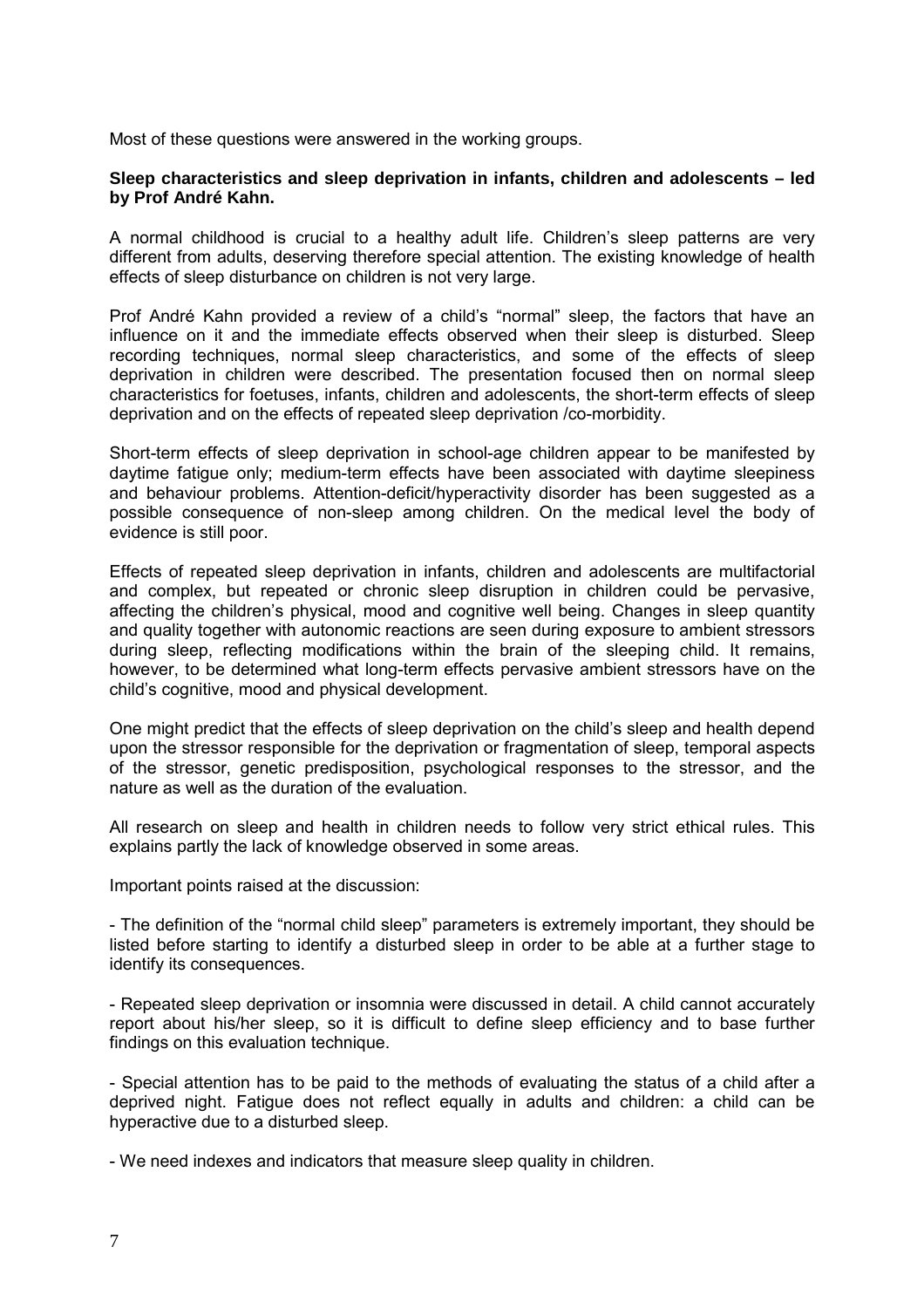- The different parts of the night, in children for example, play different roles. The growth hormone is released in the first part of the night and it does not happen in the second part of the night, but there is little data to show this.

- Are children less sensitive to noise?, It is true that a child can sleep with high noise levels. This faculty decreases with age. Most of the evidence is based on parents' reports as the main source of information and it is likely that the child did sometimes wake up but the parent did not notice it.

#### **Sleep disorders in adults; biological mechanisms through which sleep disorders affect the health of adults. Identification of environmental factors leading to clinical sleep disorders led by Prof. Michel M. Billiard**

There are several types of sleep disorders. Insomnia, sleep apnoea, and restless leg syndrome are some examples of clinical sleep disorders that can affect adults and interfere with normal functioning. These sleep disorders can contribute to medical or emotional problems. This is a field where a vast body of knowledge exists. For this meeting overinformation was avoided and the paper reviewed and presented the main sleep disorders in adults and the health and well-being consequences of these diseases. It focused on sleep disorders that were considered interesting, in the expert's opinion, for discerning the health impacts of sleep that is occasionally or chronically disturbed by noise.

According to the Diagnostic and Statistical Manual of Mental Disorders there are four categories of sleep disorders, i) primary sleep disorders including dyssomnias, ii) parasomnias, iii) sleep disorders related to medical/psychiatric disorders including insomnia and hypersomnia; iv) and other sleep disorders including disorders due to a general medical condition or a substance- induced sleep disorder. The presentation concentrated on dyssomnias, parasomnias, medical/psychiatric sleep disorders, obstructive sleep apnea/hypopnea syndrome, narcolepsy-cataplexy, environmental sleep disorder and periodic limb movement disorder.

Primary insomnia is a dyssomnia and it has been shown that the pathophysiology of the disorder is considered to be based on the confluence of predisposing, precipitating and perpetuating factors. In a predisposed subject, noise may certainly act as a triggering factor. Narcolepsy-cataplexy is most often remarkable for sleep fragmentation. However, in contrast to the obstructive apnea/hypopnea syndrome there is no correlation between sleep fragmentation and excessive daytime sleepiness.

Moreover the pathophysiology of narcolepsy is based on an imbalance between acetylcholine and monoamines and on an impairment of the hypocretin system, which are not found in noise induced insomnia.

A polysomnographic feature of obstructive sleep apnea/hypopnea syndrome and upper airway resistance syndrome, consists in recurrent arousals and awakenings. Interestingly, most of subjects with these conditions do not complain of poor sleep, but of non-restorative sleep, fatigue and/or headache on morning awakening, and excessive daytime sleepiness. These clinical features are certainly an incentive to look for morning symptoms and excessive daytime sleepiness in subjects submitted to an abnormal level of noise.

Environmental sleep disorder has noise as one of its possible sources, possibly the most important one. Two issues have been emphasized. First, environmental disorder does not refer only to insomnia but also to excessive sleepiness, so that the possibility of excessive daytime sleepiness in subjects undergoing a noisy environment must be kept in mind. Second, vulnerability to either insomnia or hypersomnia, must be considered when reviewing the risks from environmental sleep disorder.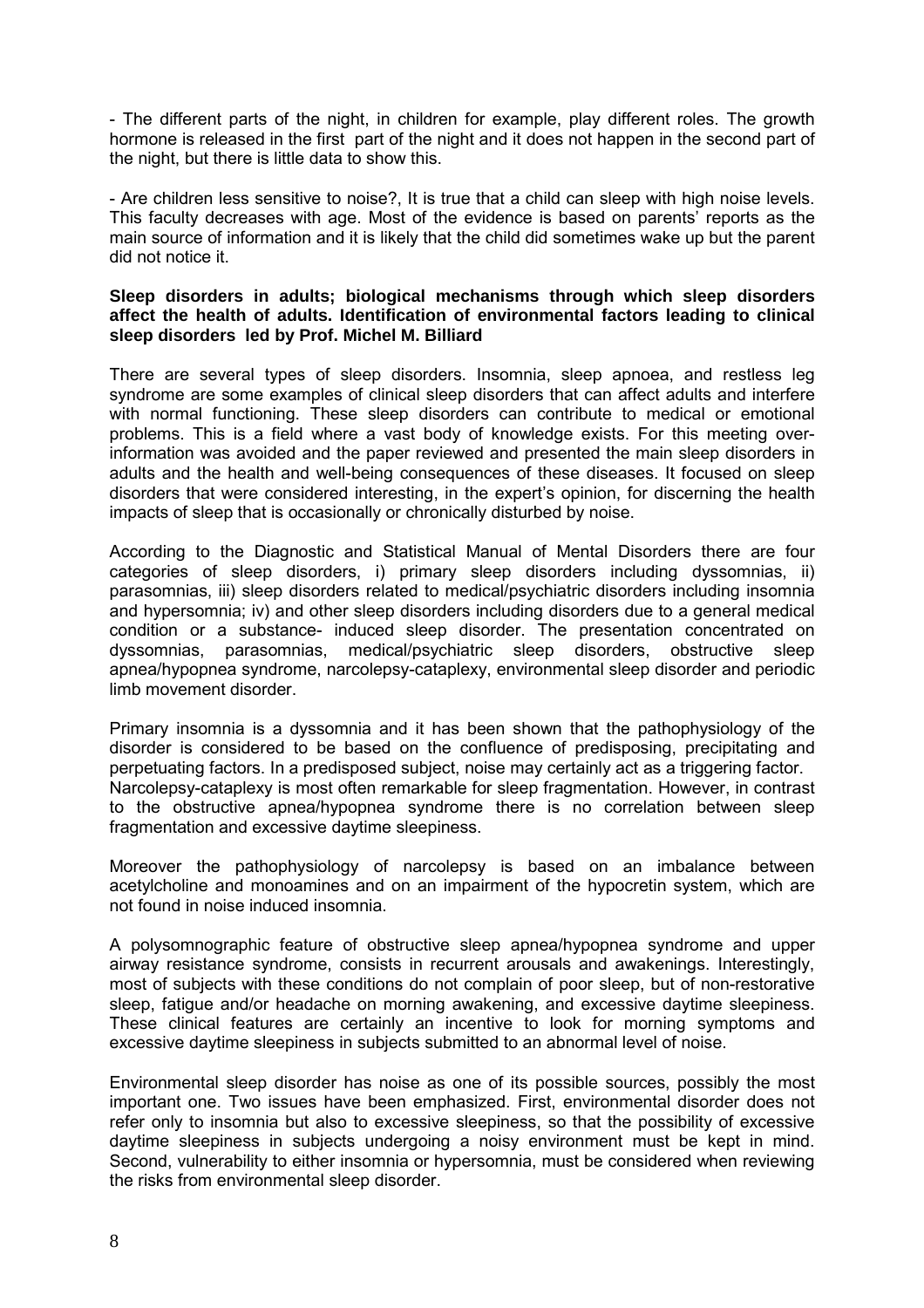One of the polysomnographic features of periodic limb movement disorder is arousals and awakenings. However periodic limb movements do not seem to be the cause of arousals and awakenings. Even if noise disturbance manifests by arousals and awakenings the biological mechanisms that act on the basis of these disorders are different and in some cases due to chemical unbalances, or respiratory mechanisms, so the consequences will be different as well.

The symptoms of insomnia are very similar to the ones experienced by the people reporting noise sleep disturbance. But the single fact of having noise does not make everybody exposed insomniac. It is a very interesting finding but has to be analyzed with some caution. An insomniac is hyper-aroused, he is never sleepy.

Is there evidence that people suffering from insomnia have an increased mortality risk? Not really: there is a statistical association but we cannot say with the present state of knowledge that insomnia per se brings an increases risk of mortality. Some causality was found with hypnotic drugs taken when suffering from insomnia!

Misinterpretations and misperception of sleep is common among insomniac people, they affirm not having slept and when surveyed in a laboratory they actually sleep.

The insomniac subjects followed by Professor Billiard showed an increased body mass index, but obesity was not covered by the study.

#### **Sleep disorders in children, mechanisms through which sleep disorders affect the health of children led by Dr Alfred Wiater**

Healthy sleep is crucial for normal development and common sleep problems are seen in general paediatric practice. Children's sleep patterns are different from adults and so are their clinical sleep disorders. Nightmares, bedwetting, sleep walking are some examples of common sleep disorders experienced by children that can affect and compromise children's development. These sleep disorders can contribute to medical or emotional problems. The specific influence of noise on children's sleep should be examined in order to find appropriate measures for reduction.

Dr Wiater's presentation concentrated on the main sleep disorders that affect children's sleep and the main findings of a study carried out in Germany in 2000 by a group of paediatricians and child psychiatrists to evaluate sleep disorders and behaviour problems in 5-6 year-old and 9-10 year-old children.

Sleep disorders in children include intrinsic and extrinsic sleep disorders as well as parasomnias. Intrinsic sleep disorders comprise disorders such as the obstructive sleep apnea syndrome that can affect the health of children in the form of somatic disorders, e.g. cardiovascular or respiratory problems. Predominantly, extrinsic sleep disorders occur during childhood. Inadequate sleep hygiene, environmental sleep disorder, adjustment sleep disorder, limit-setting sleep disorder, and sleep-onset association disorder belong to this category. Extrinsic sleep disorders are strongly associated with behaviour problems such as hyperactivity or psychological symptoms.

Parasomnias, especially nightmares, can also be associated with psychological problems. Up to 35% of elementary school children of the Köln study presented sleep onset problems and 21% of this group have problems sleeping through the night. Usually, several sleep disorders can be diagnosed in one child. Environmental factors such as noise disturbances, can influence children's sleep. 15% of elementary school children complain about noise disturbances during sleep. The main source of noise is road traffic.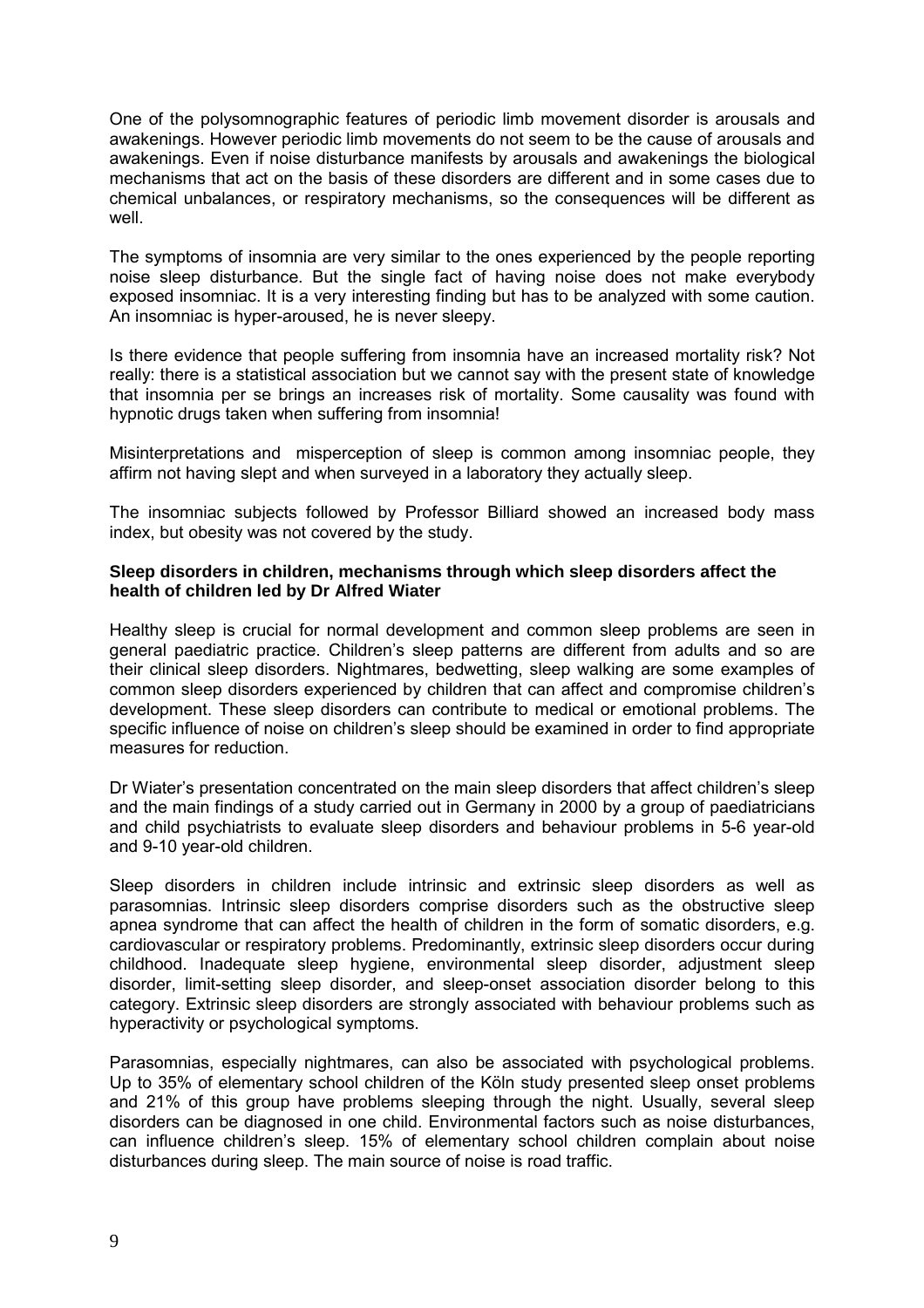Sleep disorders in childhood are an important paediatric problem because of their influence on children's health and their strong correlation with behaviour problems. Parents often do not recognize their children's problems and disturbances. Educational efforts to make the children used to regular bedtimes and wake-up times from early childhood could be helpful for a normal sleep-wake-rhythm.

On the Cologne study the presence of a television set in the child's bedroom and reporting sleep problems by the child show strong association in this study. The children wake up earlier and go to bed later because they are watching TV. Some TV programmes in the early morning are specially designed for children.

#### **Medium and long term effects of sleep disturbance (by disorders and/or by stressors) on the health of adults – led by Prof. r Sona Nevsimalova**

The aim of the presentation was to examine the effects which the most frequent sleep disorders have on adults' health, knowing that at least 30% of the population suffer from some sort of sleep disturbance. The greatest impact on physical and mental health is seen in patients suffering from the sleep apnoea syndrome (neurocognitive, cardiovascular, social consequences and higher mortality), from insomnia (behavioural, psychiatric and medical consequences), and from narcolepsy and hypersomnia (neurobehavioral and personality changes, medical and social consequences). Patients suffering from the restless legs syndrome complain of neurobehavioral problems and lower quality of life, while the secondary forms of the disease are associated with other medical conditions. Parasomniacs are endangered by violent and injurious behaviour during attacks that can even involve the law.. Behavioural, cognitive and social consequences also affect patients with circadian rhythm disorders. Therefore, understanding the patient's health requires consideration of the state of the patient asleep and also awake.

The consequences of insomnia can be **behavioural** manifesting in poor performance at work, fatigue, memory difficulties, concentration problems, car accidents, **psychiatric problems** - depression, anxiety conditions, alcohol and other substance abuse, **medical**  cardiovascular, respiratory, renal, gastrointestinal, musculoskeletal disorders, impaired immune system function and an **increased** risk of mortality.

Is the sleep of pregnant women more susceptible to external stressors? We do not have evidence for this, but they are more prone to have some sleep disorders like restless legs syndrome, sleep disordered breathing or insomnia.

Insomnia increases the mortality risk, but in fact there are no accurate data, it's most probably linked with work-related accidents among sleep disturbed people. The "simple" fact of not sleeping does not lead to increased mortality associated with intrinsic health conditions.

#### **Medium and long term effects of disturbed sleep on the health of children – led by Prof. Pr Oliviero Bruni**

Sleep disorders during childhood represent an important children's health issue, these may affect cognitive development and learning during a critical brain growth period. The possible long-term effects (at the adult age) of chronically disturbed sleep during childhood were also considered.

Children with disturbed sleep presented cognitive dysfunction and behavioural disturbances, abnormal growth hormone release and increase of diastolic blood pressure, are all related to sleep fragmentation.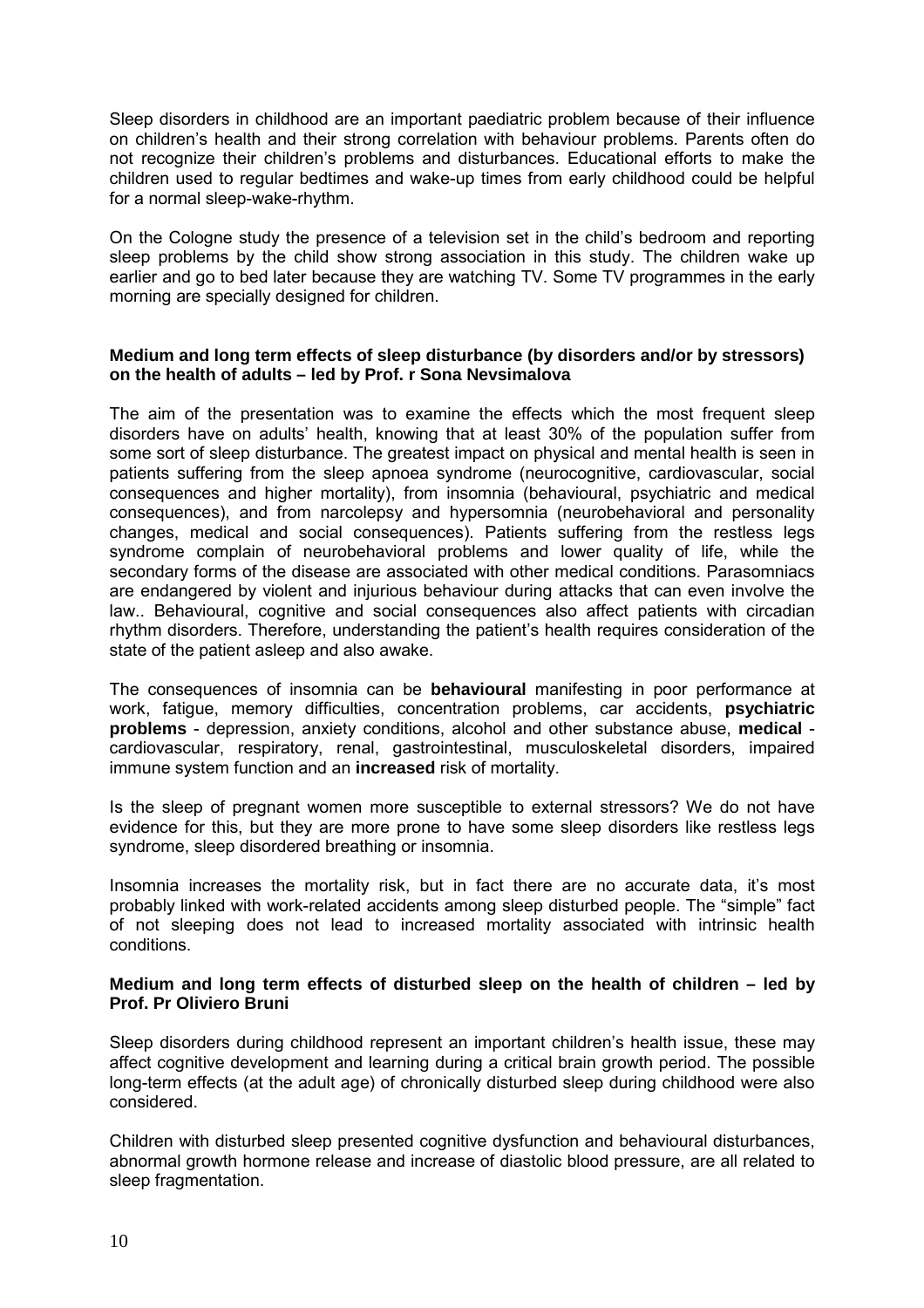Environmental noise at home at night could lead to sleep disruption without leading to behavioural awakenings through the alteration of sleep microstructure, in a similar manner as other sleep disturbing events such as respiratory disturbances

A major issue is that children who have experienced prolonged sleep disruption during a period traditionally associated with major brain growth and substantial acquisition of cognitive and intellectual capabilities may suffer from a partially irreversible damage, compromising their potential for academic achievement

In children, indicators of sleep disruption such as behavioral awakenings evaluated by actigraphs or sleep architecture abnormalities are not sufficient to evaluate correctly the consequences on growth, cognition and behaviour in children.

Professor Bruni suggested the respiratory disturbances during sleep as theoretical model to evaluate the effects of disturbed sleep in children because it manifests with arousals, and there is a lot of evidence on these disorders in children. This could raise controversy because the respiratory problems have other mechanisms associated that never occur when the sleep is disturbed by noise.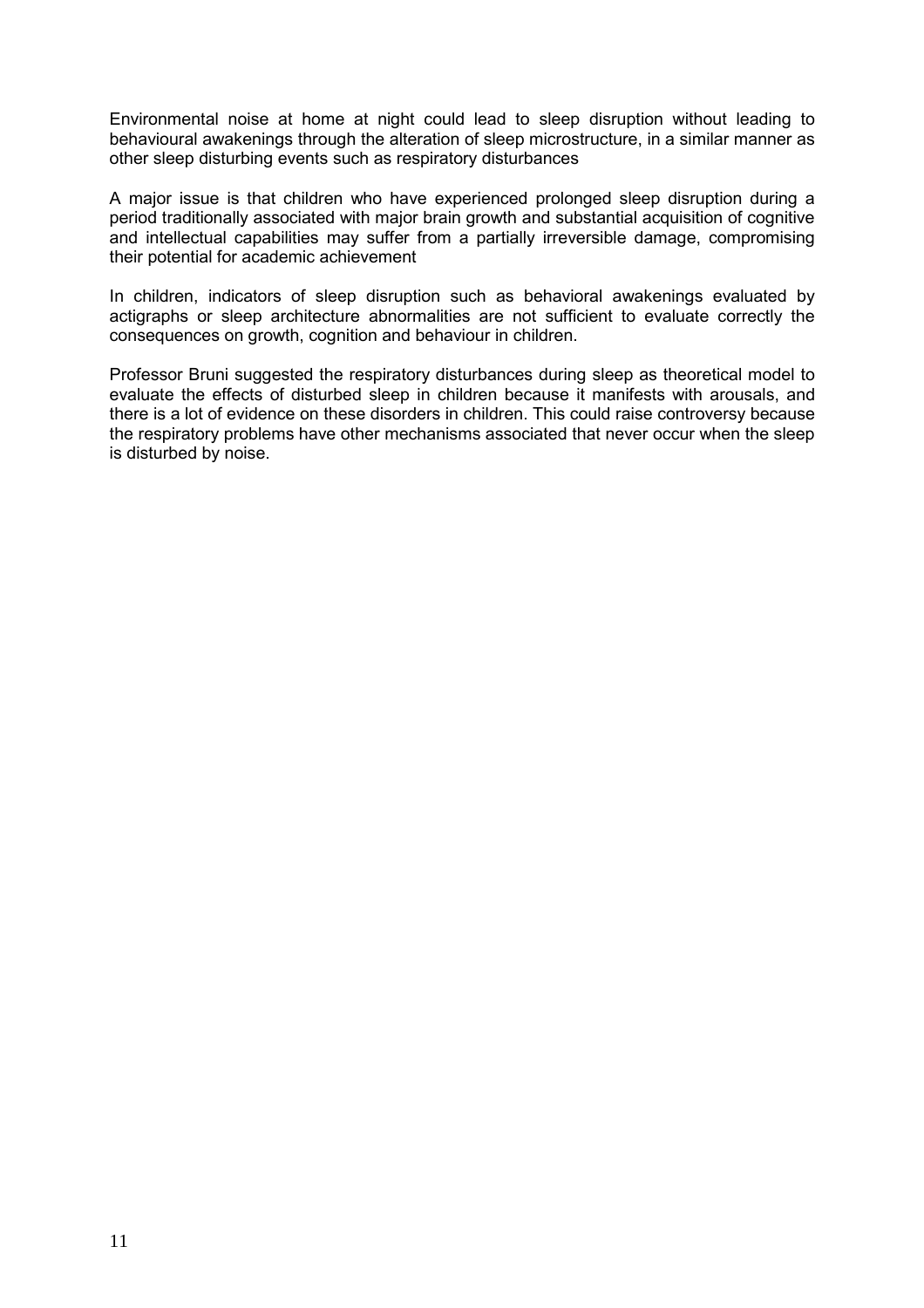#### **Sleep physiology, sleep quality and indicators of disturbed sleep on risk groups (elderly, shift workers; Main causes of sleep disturbances/disorders on specific risk groups and their known consequences- led by Prof Torbjörn Åkerstedt**

Specific population groups linked by behaviour, life style, age, and gender, among other factors, can be at increased risk of having health problems from sleep disturbance. Stress due to work or family seems to be one of the major causes of disturbed sleep. The effect of stress on the risk of insomnia is well established, but reduced sleep in itself seems to yield the same physiological changes as stress. This suggests that several of the major civilization diseases in Europe and the US (diabetes, cardiovascular disease, burnout) could be mediated via disturbed sleep. This link clearly warrants longitudinal studies with interventions.

Shift workers constitute a group that suffers from disturbed sleep for most of their occupational life. The reason is the interference of work hours with the normal timing of sleep. This leads to an increased risk of accidents, directly due to excessive sleepiness, but also to cardiovascular and gastrointestinal disease, although it is not clear whether the latter effects are sleep related or due to circadian factors - or to a combination.

Data suggests that the risk of disturbed sleep increases with age but there also seems to be a recent stress related increase in sleep disturbances in young adults. The long term health consequences are not understood.

The relationship between gender and disturbed sleep is confusing. Females, as a rule complain more of sleep problems, but do not exhibit any objective indications of more disturbed sleep, at least not among otherwise healthy women. With increasing age the sleep of males deteriorates whereas that of women is relatively well upheld. Pregnancy, however, is a period of increased risk of disturbed sleep, whereas the menstrual cycle and menopause show less evidence of disturbed sleep. Clearly there is a great need of longitudinal research on gender and sleep and in particular on the possible health consequences around pregnancy.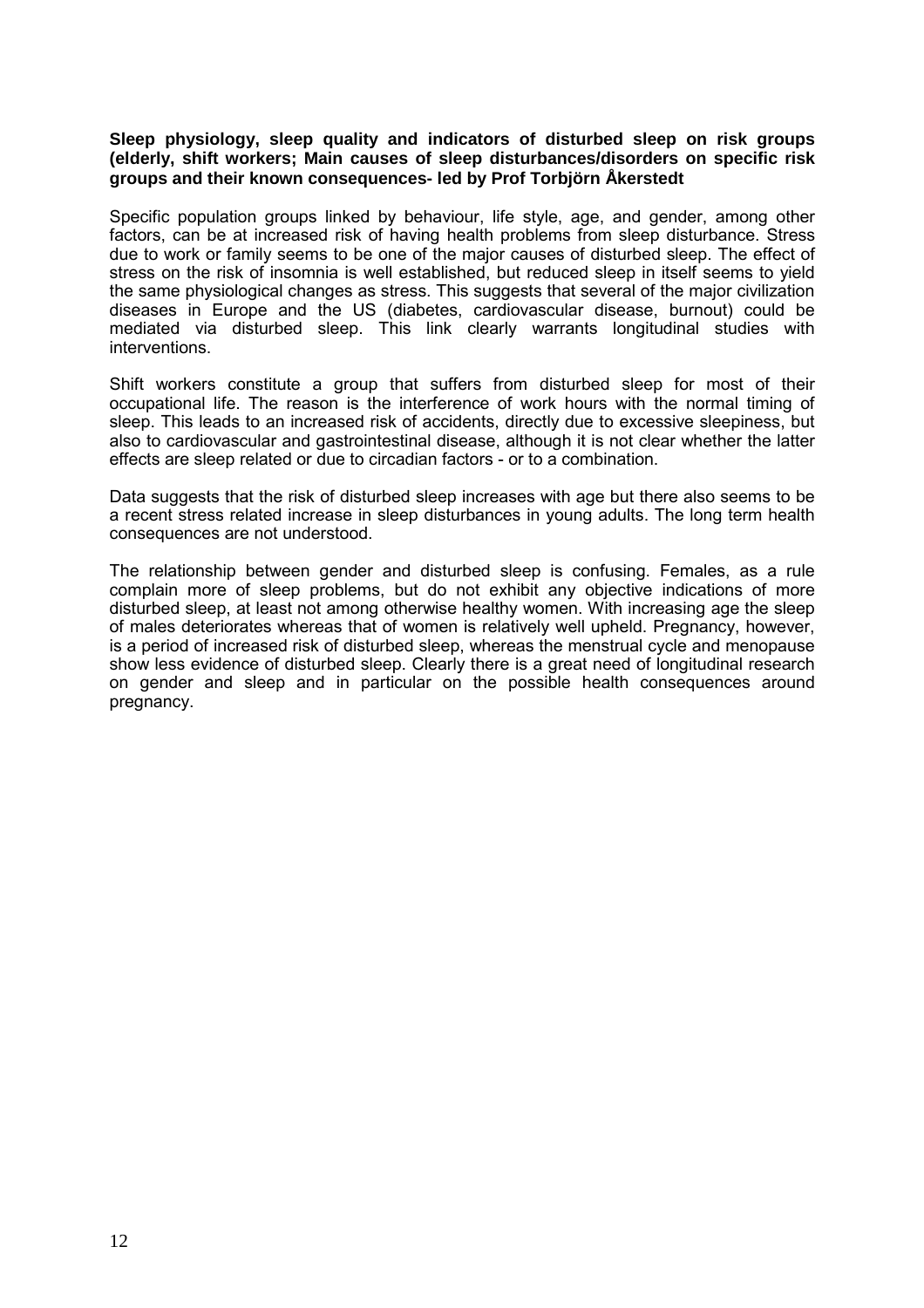## <span id="page-14-0"></span>**Working Groups**

On the second day the participants split into two working groups: one for children and one for adults. They examined the reviews presented the day before and tried to reach consensus on the report outline.

#### **Working group 1 – children – rapporteur – Dr Alfred Wiater Working group 2 – adults – rapporteur – Dr Damien Leger**

The working groups tried to reach a consensus based on the meeting presentations and expert opinions about what is a "normal sleep" (depending upon age) what are "arousals" and the significance of arousals, including which are physiological and which can lead to health effects), how should the number of arousals be used as an indicator of disturbed sleep, "sleep deficiency", "Sleep fragmentation" and "awakenings".

The groups were challenged also to fill in a table (figure 2) providing for each arrow a quick review of the existing evidence and the identification of existing gaps in knowledge. For health effects, they were asked to explore the public health significance and to take into consideration all the confounding factors when describing them:

Both working groups were asked the following question:" To what extent can we assimilate the "sleep disturbances pattern" of various sleep diseases to those caused by external stressors and more specifically noise?"

The work of the working groups informed the conclusions and recommendations of this report.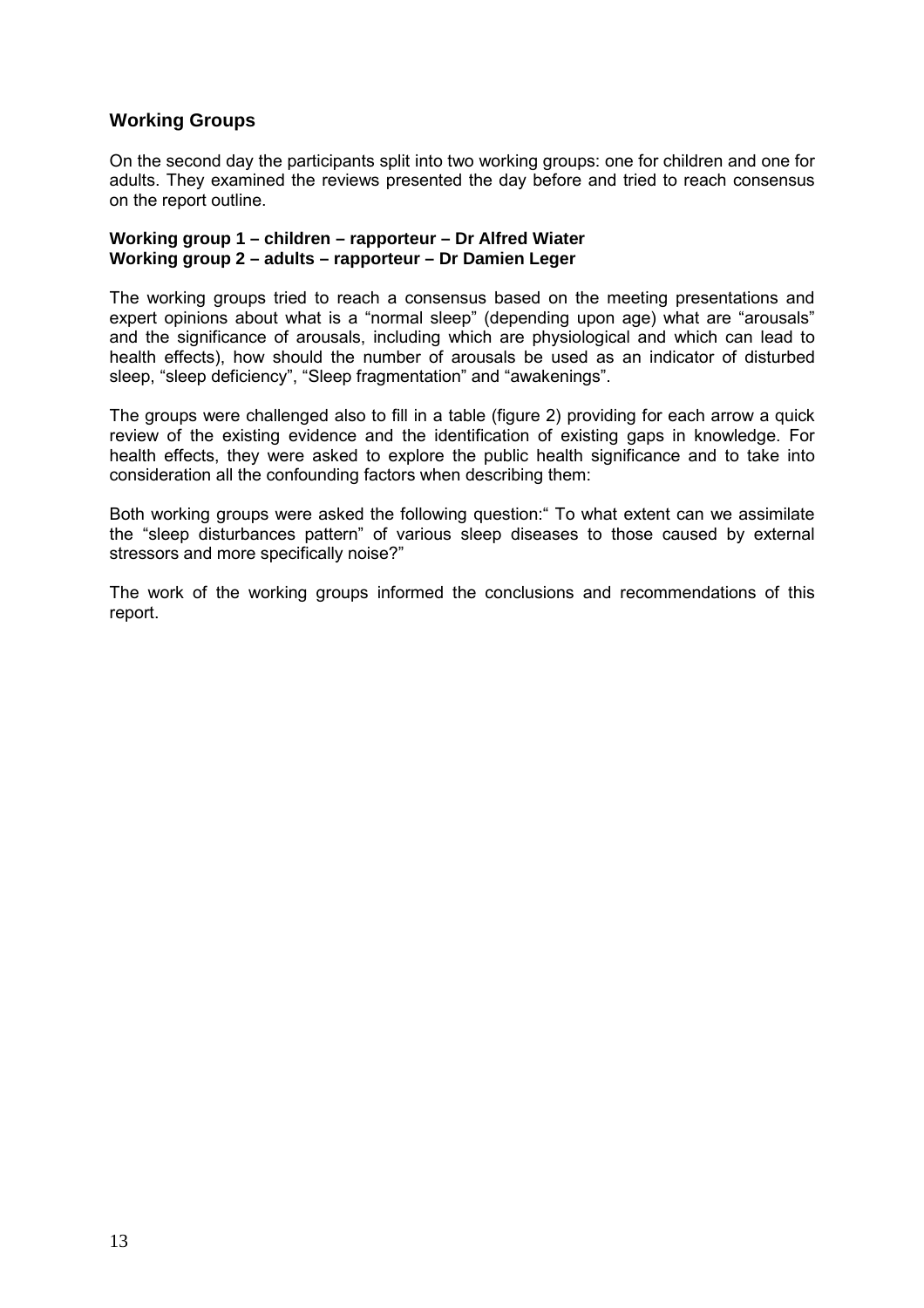## <span id="page-15-0"></span>**Conclusions and recommendations**

The following conclusions and recommendations have been agreed upon for children and adults:

#### **Conclusions**

- 1. Healthy sleep is necessary for children and adults' health and well-being. During normal sleep several physiological events take place such as cortical and sub cortical arousals and awakenings. The pathological increase of these physiological events could lead to sleep fragmentation and un-restorative sleep with several diurnal consequences.
- 2. The group evaluated the impact of disturbed sleep on the health of the general population. Children, pregnant women, peri menopausal women and elderly are major sub-divisions of the population that warrant special attention. There is some evidence that disturbed sleep among these groups may have more deleterious health effects than those observed among the general population.
- 3. Environmental stressors, such as noise, can alter the quality and the quantity of sleep. Nearly all findings relate to short-term sleep disturbances. The long-term effects of disturbed sleep due to noise need to be more carefully evaluated in prospective longitudinal studies.

## *For adults:*

- 1. Normal sleep in an adult population can be characterized using specific methodologies:
	- a) Questionnaires<sup>[1](#page-15-1)</sup>: The "normally sleeping" population can be identified through positive response to questions such as the following:
		- Are you satisfied with your sleep?
		- Do you feel alert most of the day?
		- Do you feel refreshed by your sleep?
		- Sleep diaries/ $log s<sup>2</sup>$  $log s<sup>2</sup>$  $log s<sup>2</sup>$
	- b) Objective measures<sup>[3](#page-15-3)</sup>:
		- Sleep duration could be defined by the number of minutes ±2σ (to be provided by age groups and sex)
		- Number of arousals can be expressed in the number of hours  $\pm 2\sigma$

 $\overline{a}$ <sup>1</sup> References:

<span id="page-15-1"></span><sup>-</sup> Naresh M. Punjabi, MD, PhD; Karen Bandeen-Roche, PhD; Terry Young, PhD (2003)*;"*Predictors of Objective Sleep Tendency in the General Population", [Electronic version] *SLEEP, Vol. 26, No. 6;*

<sup>-</sup> Joyce A. Walsleben PhD, Vishesh K. Kapur MD, Anne B. Newman MD, Eyal Shahar MD, Richard R.Bootzin PhD, Carl E. Rosenberg MD, George O'Connor MD, F. Javier Nieto MD (2003) "Sleep and Reported Daytime Sleepiness in Normal Subjects: The Sleep Heart Health Study"; [Electronic version] *Journal SLEEP, paper accepted for publication not published at present date;* 

<span id="page-15-2"></span><sup>&</sup>lt;sup>2</sup> Reference:

<sup>-</sup> Naomi Breslau; Thomas Roth; Leon Rosenthal; Patricia Andreski (Oct. 1997); "Daytime sleepiness: An epidemiological study of young adults"; [Electronic version] *American Journal of Public Health; 87, 10; ABI/INFORM Global* 

<span id="page-15-3"></span> $3$  References:

<sup>-</sup> *Weissman et al. (1997);* General Hospital Psychiatry 19 (245 250);

*<sup>-</sup>* Ford kamarow (1989) *Jama 262, 1479-1484;* 

<sup>-</sup> Breslav at al. (1996) Biological psychiatry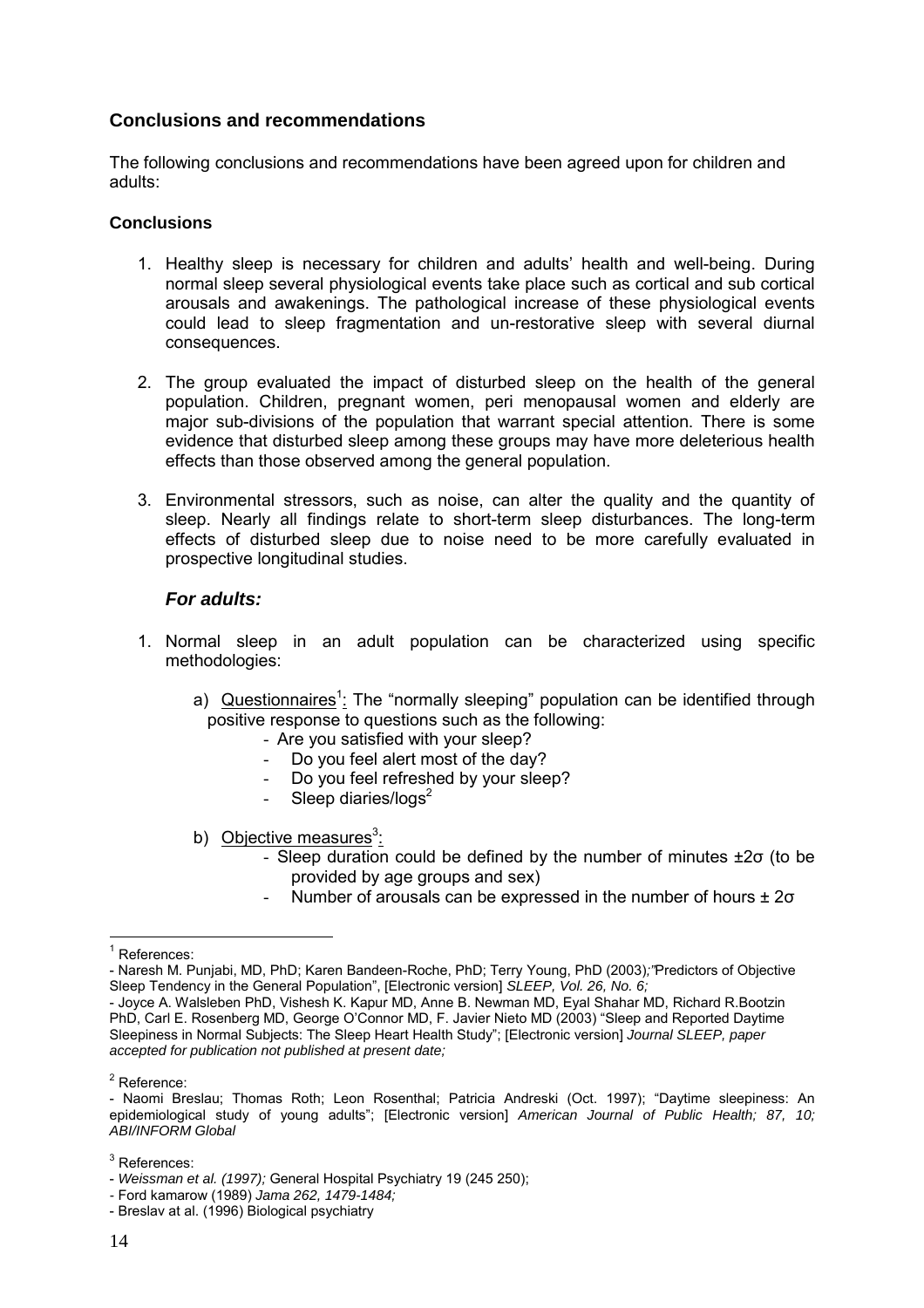- Sleep latency is the number of minutes  $\pm 2\sigma$  (to be provided by age groups and sex)
- Sleep efficiency  $\geq$  85% (to be provided by age groups and sex)
- Number of awakenings

c) In addition the following two parameters have sometimes been considered. It should be noted that they do not reflect objective measurements:

- Actigraphic measures (i.e. sleep latency, sleep efficiency, total sleep time)
- Awakenings with behavioural response (e.g. button press)
- 2. The possible health consequences of chronic insomnia are becoming well documented<sup>[4](#page-16-0)</sup>:
	- a) higher risk of mortality (secondary to another psychiatric or somatic disorders)
	- b) higher risk of depression (and other affective disorders) up to [5](#page-16-1) times<sup>5</sup> more than general population
	- c) increased somatic disorders: cardiovascular, gastrointestinal,
	- d) twice as many medical visits, and hospitalizations (all causes included, four times more accidents than the general population)
	- e) lower quality of life
	- f) problems in family, work and school
- 3. Different epidemiological data suggests that about 30 to 35% of the general population complain about sleep problems and 9 to 11% suffer from chronic insomnia. These sleep problems have been related to:
	- a) Co-morbid mental disorders (depression, anxiety, substance abuse)
	- b) Primary insomnia
	- c) Co-morbid medical disorders
	- d) Restless legs syndrome
	- e) Environmental sleep disorders, with noise being only one of the factors
	- f) Hypnotic, stimulant, dependent sleep disorders
- 4. Noise is one of the most important known environmental stimulus disturbing sleep.
- 5. Noise is known to have a short-term impact on sleep. This impact can be assessed:
	- a) Subjectively: sleep satisfaction, refreshment
	- b) And objectively using psg, actigraphs based on mean values of total sleep time, sleep latency, index of arousal, sleep fragmentation.
- 6. It is scientifically established that sleep disturbances due to noise can have a shortterm impact on daytime function by:
	- a) Excessive daytime sleepiness
	- b) Accidents<sup>[6](#page-16-2)</sup> and drowsy driving
	- c) Impaired neurobehavioral performance and mood

<span id="page-16-0"></span> 4 References:

<sup>-</sup> D. Leger et al, "Medical and Socio-Professional Impact of insomnia", SLEEP, Vol 25,No 6, pages 625- 629 , 2004

<sup>-</sup> D. Leger et al, "Les conséquences diurnes de l'insomnie: impact sur la qualité de vie » Rev Neurol (Paris) 2001 ; 157 :10, 1270-1278

<sup>-</sup> D. Leger, E. Levy, M. Paillard, "The direct costs of insomnia in France, sleep, Vol.22, Supplement 2, 1999 the direct costs of insomnia in France"

<span id="page-16-1"></span><sup>&</sup>lt;sup>5</sup>Weissman et al. (1997); General Hospital Psychiatry 19 (245 250);<br><sup>6</sup> B. Maere, D. Ormandy

<span id="page-16-2"></span> $6$  R. Moore, D. Ormandy.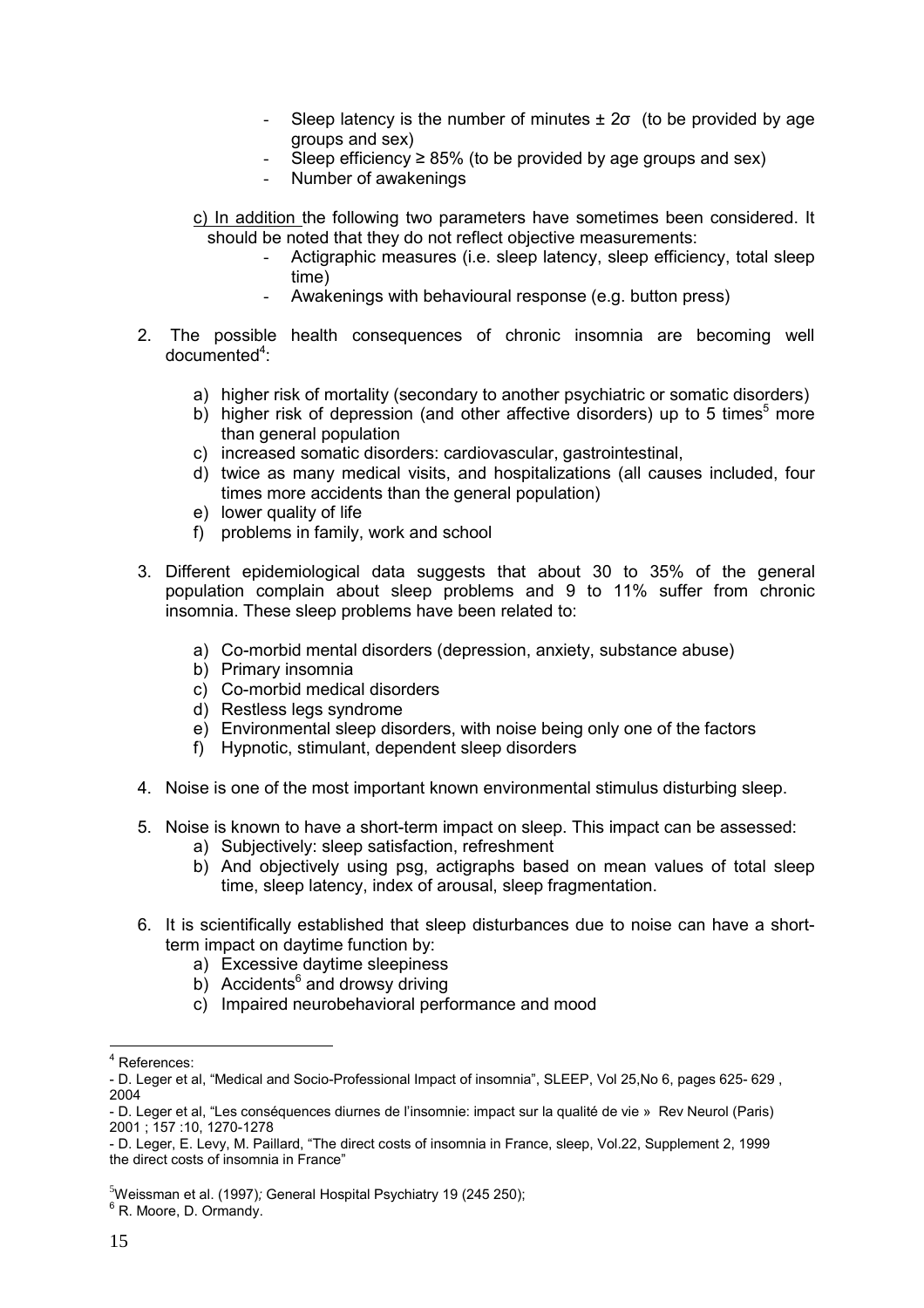- 7. In the absence of experimental studies directly testing the long-term impact of noise on health, one way to assess the long-term consequences of noise is to adopt a model. Primary insomnia as defined by DSM-IV and DSM-III (Diagnostic and Statistical Manual of Mental Disorders) has been considered by the expert group as an acceptable model. The key criteria for defining insomnia are the following:
	- a) At least three awakenings per night with difficulty getting back to sleep
	- b) At least twice a week for at least one month

This model would help us to estimate the possible impact of noise on health<sup>7</sup>[.](#page-17-0)

- 8. The impact of noise on sleep is heavily mediated by the psychological status of the individual. It can be argued that noise exposure can lead to the following sleep disturbances:
	- a) Arousals and awakenings
	- b) Sleep reduction
	- c) Decreased sleep efficiency
	- d) Increased sleep latency
	- e) Subjectively decreased quality of sleep

In turn, these sleep disturbances, depending upon their severity, frequency of occurrence and chronicity may lead to:

- a) Decreased attention
- b) Accidents
- c) Reduced job performance and burn out
- d) Excessive daytime sleepiness
- e) Decreased quality of life

There are tentative associations between sleep disturbance and:

- a) Cardiovascular disorders, diabetes and obesity through mediation by cortisol excretion, decreased glucose assimilation and lipids
- b) Hypertension and possibly non-dipping of blood pressure during the night.
- 9. Based on the following accepted evidence:
	- a) Noise, stress, and shift work can cause reduced sleep and fragmented sleep (TST, Sleep efficiency, microarousals).
	- b) Sleep fragmentation can cause reduced glucose tolerance (dose-response is not well described)
	- c) Reduced/fragmented sleep causes sleepiness and performance impairment in a dose-response fashion
	- d) Reported poor sleep is associated with excess mortality, and cardiovascular disease. (Here we lack evidence of any causal mechanism but the metabolic changes can at least provide a likely explanation for the third outcome) $^8$  $^8$

It can be concluded that well established indicators of disturbed sleep are relevant to evaluating the impact of external stressors such as noise or stress. It is known that populations demonstrating "abnormal indicators" are associated with excess metabolic changes, mortality, and morbidity. Unfortunately there are no clear causal links, and one has to extrapolate based on the existing cause-effect relationship.

 7 References:

<span id="page-17-0"></span><sup>-</sup> D. Leger et al, "Prevalence of insomnia in a survey of 12 778 adults in France" European sleep research society, 1999, pages 35-42

<sup>-</sup> D. Leger et al, "Evaluation of quality of life in severe and mild insomniacs compared with good sleepers",

<span id="page-17-1"></span>Psychosomatic medicine, No 63, 49-55<br><sup>8</sup> Reference: Allen RP, Mortality associated with sleep duration and insomnia. Sleep Med 2002 ; 3 : 373-375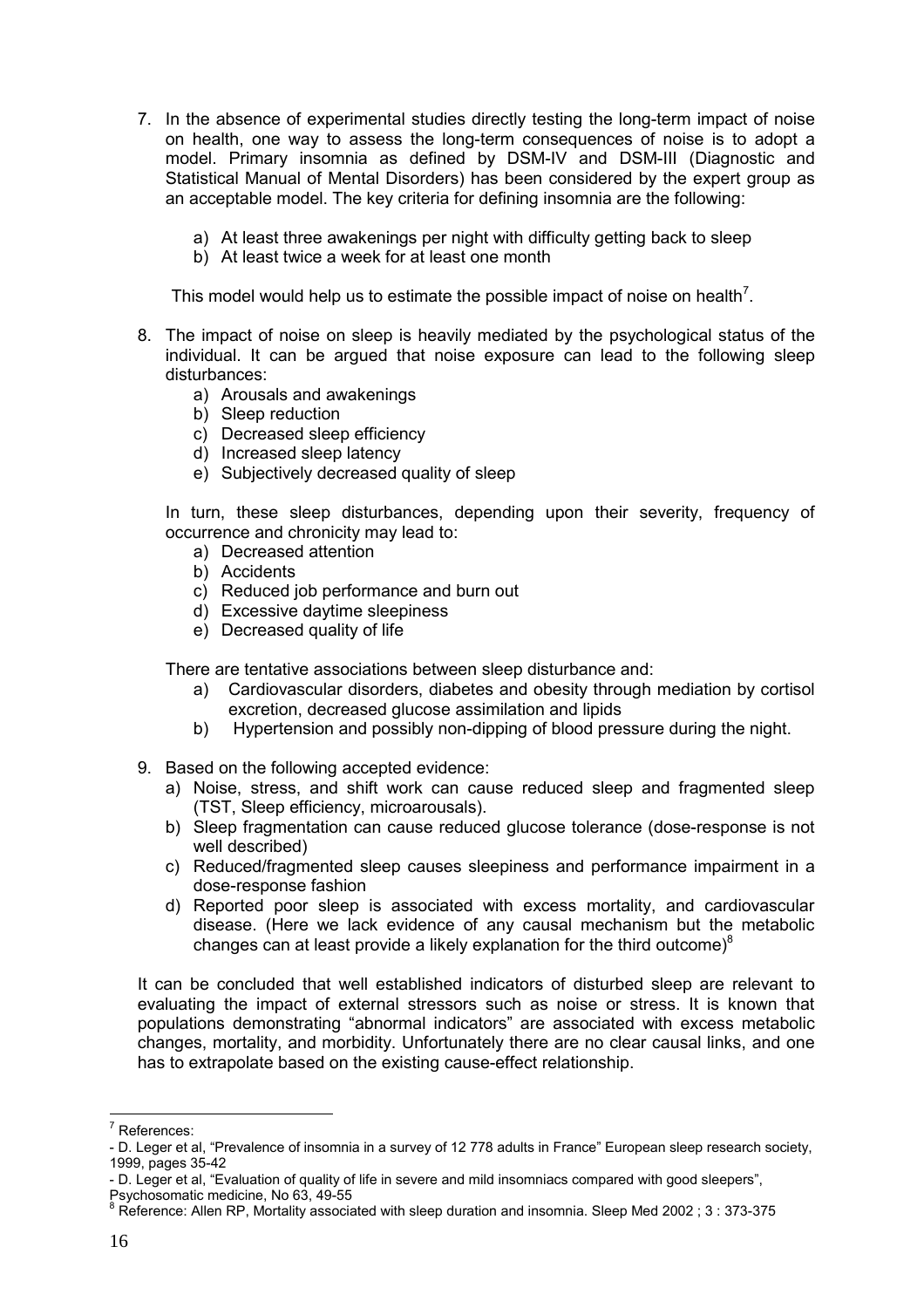10. Wide variations exist in sensitivity among individuals to sounds during sleep. Consequently it is important that the clinician (and the WHO) not focus solely on the intensity of the noise, but additionally on its informational (cognitive or emotional) value.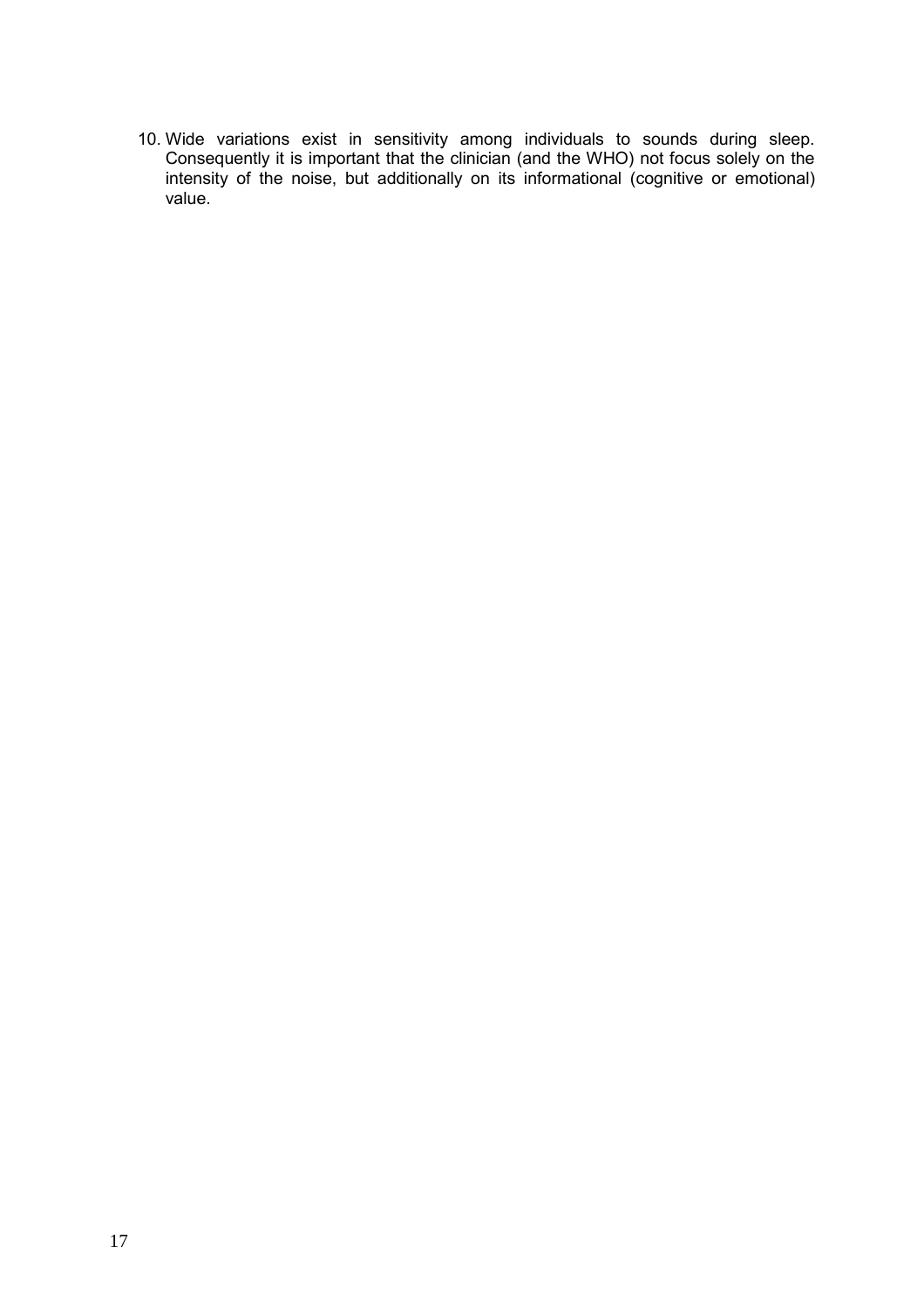## *For children*

1. The group agreed upon the following set of definitions for the child population<sup>9</sup>[:](#page-19-0)

a - **Normal sleep** is the sleep that satisfies a child's need according to age and culture and fulfils measurable parameters, somatic criteria, and psychological and behavioural criteria as described in literature

b - **Awakenings** – are a behavioural change where a child wakes up from sleep, opens the eyes and/or cries.

c - **Arousals** – sub cortical arousal is manifested by autonomic changes with no EEG changes; cortical arousal is manifested by concomitant autonomic and EEG changes. d - **Sleep deficiency** – is characterized by too little sleep according to age, due to short or fragmented sleep.

e - **Sleep fragmentation** – is sleep with repeated arousals or awakenings that can lead to sleep deprivation and/or non-restorative sleep.

- 2. Children's sleep quality can be assessed through:
	- a) Subjective measures
		- Parental reports based on standardized questionnaires
		- Paediatric Sleep Questionnaire (Chervin)
		- Children Sleep Habits Scale (Owens)
		- Sleep Disturbance Scale for Children (Bruni)
		- Cognitive consequences (Sadeh)
	- b) Indirect measures that evaluate day time consequences
		- Child Behaviour Checklist (Achenbach)
		- Conners Parent rating scales
		- Paediatric Daytime Sleepiness scale (PDSS)<sup>[10](#page-19-1)</sup>
		- etc.
	- c) Information may be obtained from actigraphic techniques;
	- d) Objective measures mostly obtained through polysomnography:
		- **Arousals** 
			- **Awakenings**
			- Sleep deficiency
			- CAP rate increase or modification
- 3. In children, noise exposure during night time leads to:
	- a) Arousals (cortical/sub cortical)
	- b) Sleep fragmentation
	- c) Awakenings
	- d) Sleep deficiency
- 4. These sleep disturbances, depending upon their severity, frequency of occurrence and chronicity as well as the age of the child may lead to:

<span id="page-19-0"></span> 9 References:

<sup>-</sup> *McNamara F, Lijowska AS and Thach BT. Spontaneous arousal activity in infants during NREM and REM sleep. Journal of Physiology, 538.1: 263–269, 2002;* 

<sup>-</sup> Stores G. Crawford C. Arousal norms for children age 5-16 years based on home polysomnography. Technology & Health Care. 8(5):285-90, 2000;

<sup>-</sup> *Tasali EF, Mendelson WB, Spire JP, Kohrman MH. Arousal Index in 100 Children: normative data. Sleep, 24 (Suppl.): A208,2001* 

<sup>-</sup> *Bruni O, Ferri R, Miano S, Verrillo E, Vittori E, Della Marca G, Farina B, Mennuni G. Sleep cyclic alternating pattern in normal school-age children. Clin Neurophysiol 2002; 113: 1806-1814* 

<span id="page-19-1"></span><sup>-</sup> *Marcus CL. Sleep-disordered Breathing in Children. Am J Respir Crit Care Med 2001; 164: 163* <sup>10</sup> Reference: Drake and al, 2003 Sleep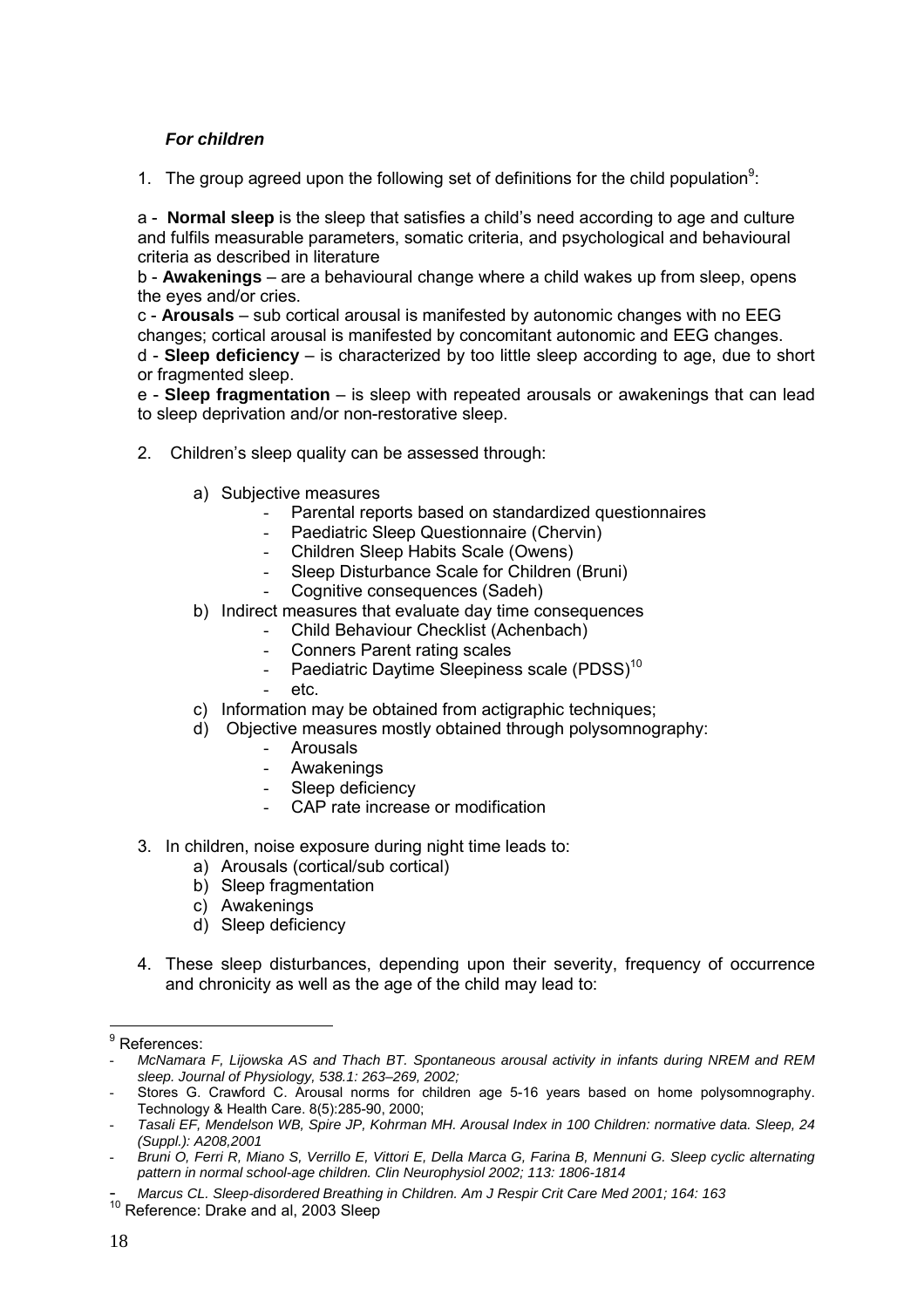Cognitive-behavioural dysfunction Affective disorders Daytime fatigue Autonomic changes

- 5. Children subject to sleep disturbances are more prone to attention deficit /hyperactivity behaviour $11$
- 6. The possibility exists that sleep disturbances can also lead to Parasomnias Weight excess Immune system changes Metabolic changes Increased occurrence of accidents Substance use/abuse *(evidence needed)*

Although more evidence should be gathered to substantiate these relations

- 7. For physiological reasons, children do not respond primarily to environmental stimuli with awakenings, but with arousals and sleep fragmentation. Therefore, children's sleep disturbance needs to be assessed using specific tools and methods.
- 8. Environmental stressors, such as noise, can alter the quantity and quality of sleep in children. Most findings have been related to short-term deprivations. The long-term effects of disturbed sleep due to chronic noise should be evaluated using longitudinal studies through adulthood.

 $\overline{a}$  $11$  References :

<span id="page-20-0"></span><sup>-</sup> Chervin RD, Archbold KH, Dillon JE, et al. "Inattention, hyperactivity, and symptoms of sleep-disordered breathing." *Pediatrics.* 2002;109:449–456

<sup>-</sup> Corkum P, Moldofsky H, Hogg-Johnson S, Humphries T, Tannock R. "Sleep problems in children with attentiondeficit/hyperactivity disorder: impact of subtype, comorbidity, and stimulant medication". *J Am Acad Child Adolesc Psychiatry.* 1999;38:1285–1293

<sup>-</sup> M. ThunstrÖm, "Severe sleep problems in infancy associated with subsequent development of attention-deficit/ hyperactivity disorder in 5.5 years of age", Acta Paediatrica 2002;91:584-592.

<sup>-</sup> Gregory A. et al, "Sleep problems in childhood: a longitudinal study of development change and association with behavioural problems". J Am Child Adolesc Psychiatry 2002; 41:964-971

<sup>-</sup> O'Brien LM, Holbrook CR, Mervis CB, Klaus CJ, Bruner JL, Raffield TJ, Rutherford J, Mehl RC, Wang M, Tuell A, Hume BC and Gozal D. "Sleep and Neurobehavioral Characteristics of 5- to 7-Year-Old Children With Parentally Reported Symptoms of Attention-Deficit/Hyperactivity Disorder" *Pediatrics* 2003;111:554 –5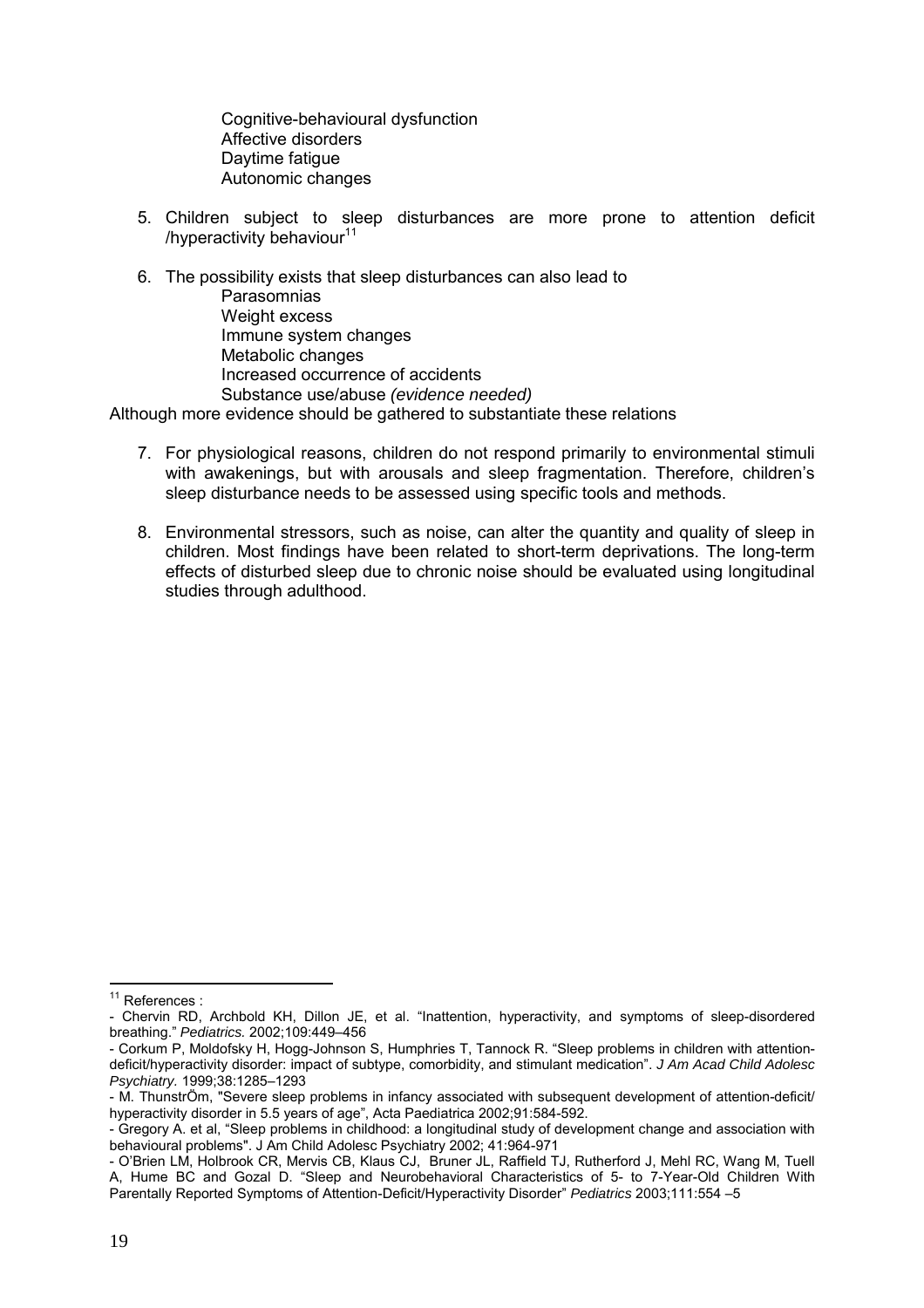#### **Recommendations**

- 1. Sleep disturbances caused either by pathologies such as insomnia, sleep apnoea, narcolepsy, or by external factors such as work stress, light or tobacco smoke may be the origin of a number of disease states however, this has been insufficiently explored. Sleep disturbances caused by night noise (or day noise for shift workers) may be at the origin of this burden of disease, and its relative importance deserves to be evaluated more extensively.
- 2. It is difficult to identify a pathology creating sleep disturbance similar to that caused by noise. For the purpose of evaluating the global health impact of chronic long-term (over six months) sleep disturbance caused by noise exposure, the impact of chronic insomnia on health (described as a minimum of three awakenings per night with difficulties to fall back asleep for at least one month) will be used as a model.
- 3. To compare primary insomnia and sleep disturbance provoked by noise it is advisable to use standardized and well validated questionnaires designed to evaluate sleep disturbance in insomnia:
	- i. Severity scale
	- ii. Psychological scale
	- *iii.* Pittsburgh sleep quality index<sup>[12](#page-21-0)</sup>
	- *iv.* Thoughts and beliefs sleep scale
- 4. The health consequences of usual coping strategies to deal with noise induced sleep disturbance should be evaluated. This covers the use of sedating and alerting drugs (e.g caffeine, tobacco, hypnotics, …)
- 5. There are important health effects of noise exposure that are observed during sleep and seem not to be associated with sleep disturbances. For public health purposes, these effects are important and need be explored in detail. They include cardiovascular diseases, and are mostly effects related to body responses to stress induced hormonal excretion.
- 6. Important aspects of the responses of sleep in children to environmental stressors and the resulting sleep deprivation need further evaluation. In particular, the potential effects of noise induced sleep deprivation on children' immune system, carbohydrate metabolism and endocrine functions should be evaluated.
- 7. Several longitudinal studies are needed in different countries following individual's polysomnographic and metabolic parameters and measures of noise, stress and health. In subgroups, intervention should include frequent blood sampling during sleep. Also, long-term experimental studies of disturbed sleep should be carried out with polysomnographic and metabolic measures.
- 8. A large epidemiological study should be undertaken on subjects exposed to nighttime noise during which polysomnographic measures (PSG) and neuroimaging records (fMRI and PET) are performed. The study's aim would be to objectively measure changes in PSG in relation to noise exposure and to relate such changes to their localization in the brain (fRMI and PET).

 $\overline{a}$ 

<span id="page-21-0"></span> $12$  Reference: Buysse DJ, Reynolds III CF, Monk TH, Kupfer DJ. The Pittsburgh Sleep Quality Index: a new instrument for psychiatric practice and research. Psychiatry Res 1989;28:193-213.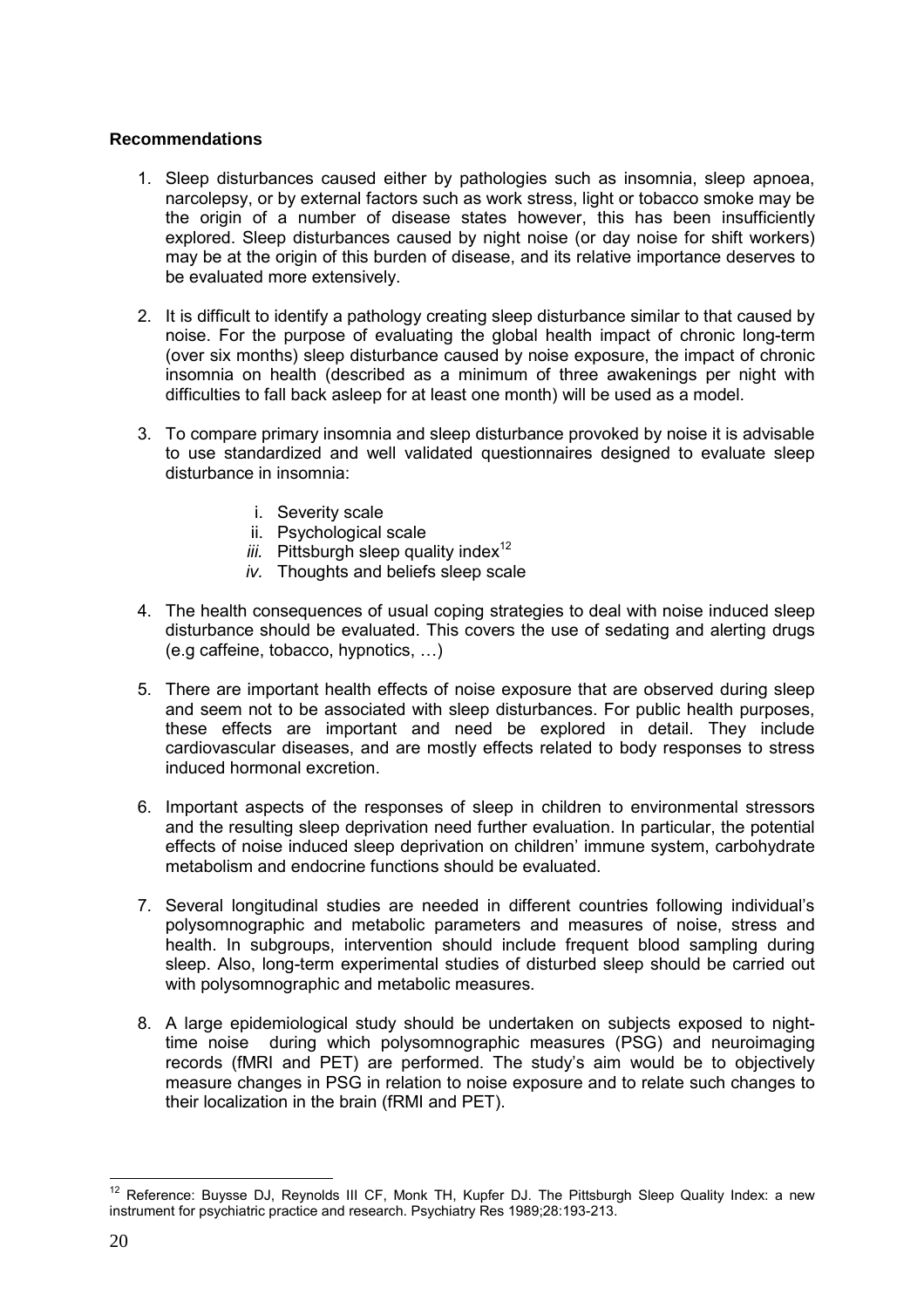- 9. It is important to look at existing animal studies dealing with sleep deprivation, and more specifically with insomnia caused by noise
- 10.Sleep and noise researchers should use the commonly agreed upon terminology as described in the minutes of this meeting when using the terms: Normal sleep, Awakenings, Arousals, Sleep efficiency, Sleep deficit and Sleep fragmentation.

## **Policy**

- 11. Since noise is an environmental factor that can be reduced through various technical means, it seems to be relevant and efficient to promote noise reduction campaigns for achieving improved sleep quality in the general population.
- 12. Traffic noise as well as neighbourhood noise play a significant role in terms of sleep disturbance. Besides noise reduction at the source, governments should provide various mechanisms, including financial support and programmes aimed at noise insulation of dwellings.